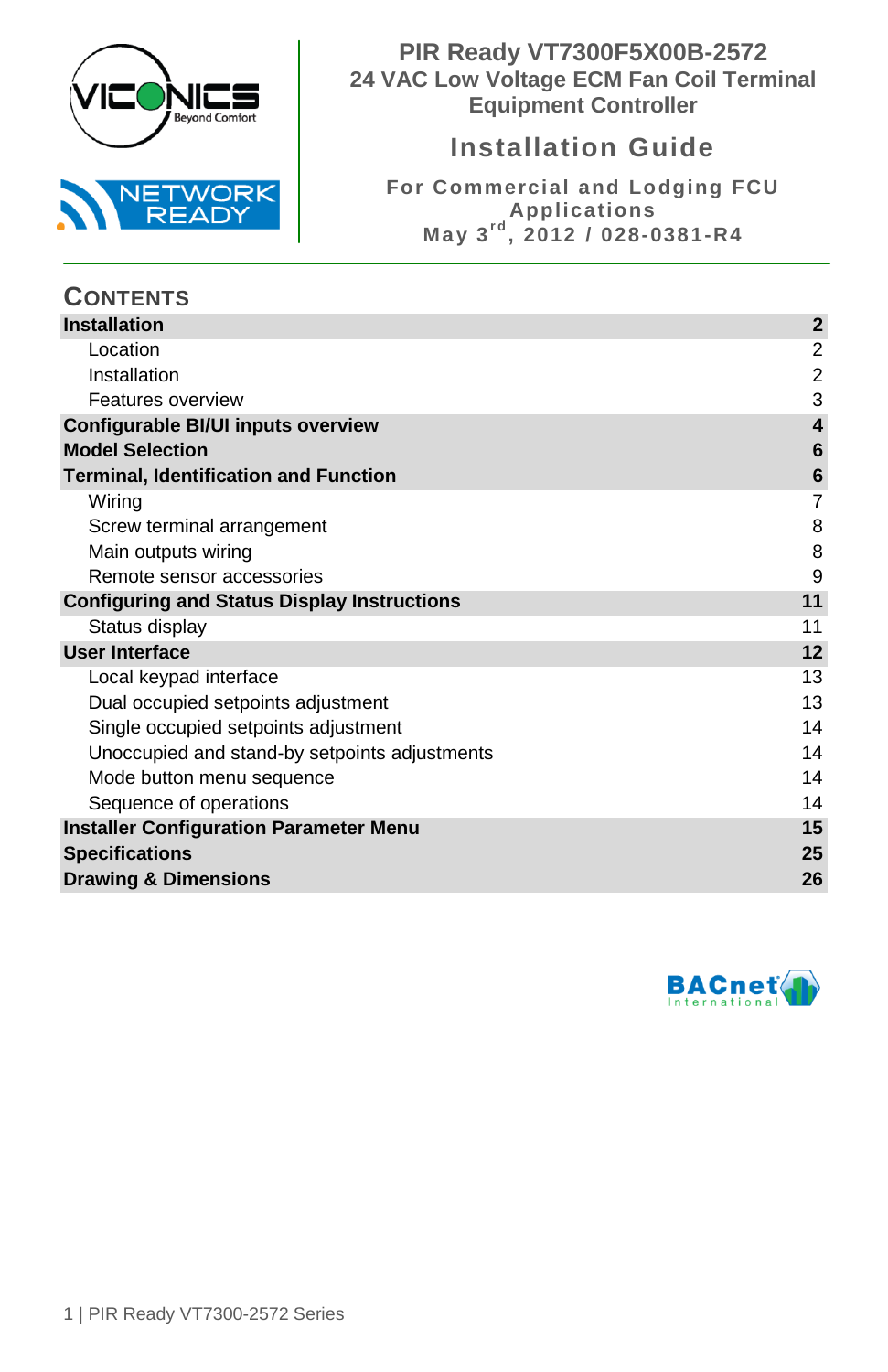# <span id="page-1-0"></span>**INSTALLATION**

Remove the security screw on the bottom of Terminal Equipment Controller cover.

- Open unit by pulling on the bottom side of Terminal Equipment Controller (fig. 1).
- Remove wiring terminals from sticker.
- Please read the FCC ID and IC label installed in the cover upon removal of cover for the wireless products.

### <span id="page-1-1"></span>**Location**

- 1. Should not be installed on an outside wall.
- 2. Must be installed away from any direct heat source.
- 3. Should not be installed near an air discharge grill.
- 4. Should not be affected by direct sun radiation.
- 5. Nothing should restrict vertical air circulation to the Terminal Equipment Controller.

### <span id="page-1-2"></span>**Installation**

- 1. Swing open the Terminal Equipment Controller PCB to the left by pressing the PCB locking tabs (fig. 2).
- 2. Pull out cables 6" out from the wall.
- 3. Wall surface must be flat and clean.
- 4. Insert cable in the central hole of the base.
- 5. Align the base and mark the location of the two mounting holes on the wall. Install base in proper orientation. Arrow on base should be facing up.
- 6. Install anchors in the wall.
- 7. Insert screws in mounting holes on each side of the base (fig. 2).
- 8. Gently swing back the circuit board on the base and push on it until the tabs lock it.
- 9. Strip each wire 1/4 inch from end.





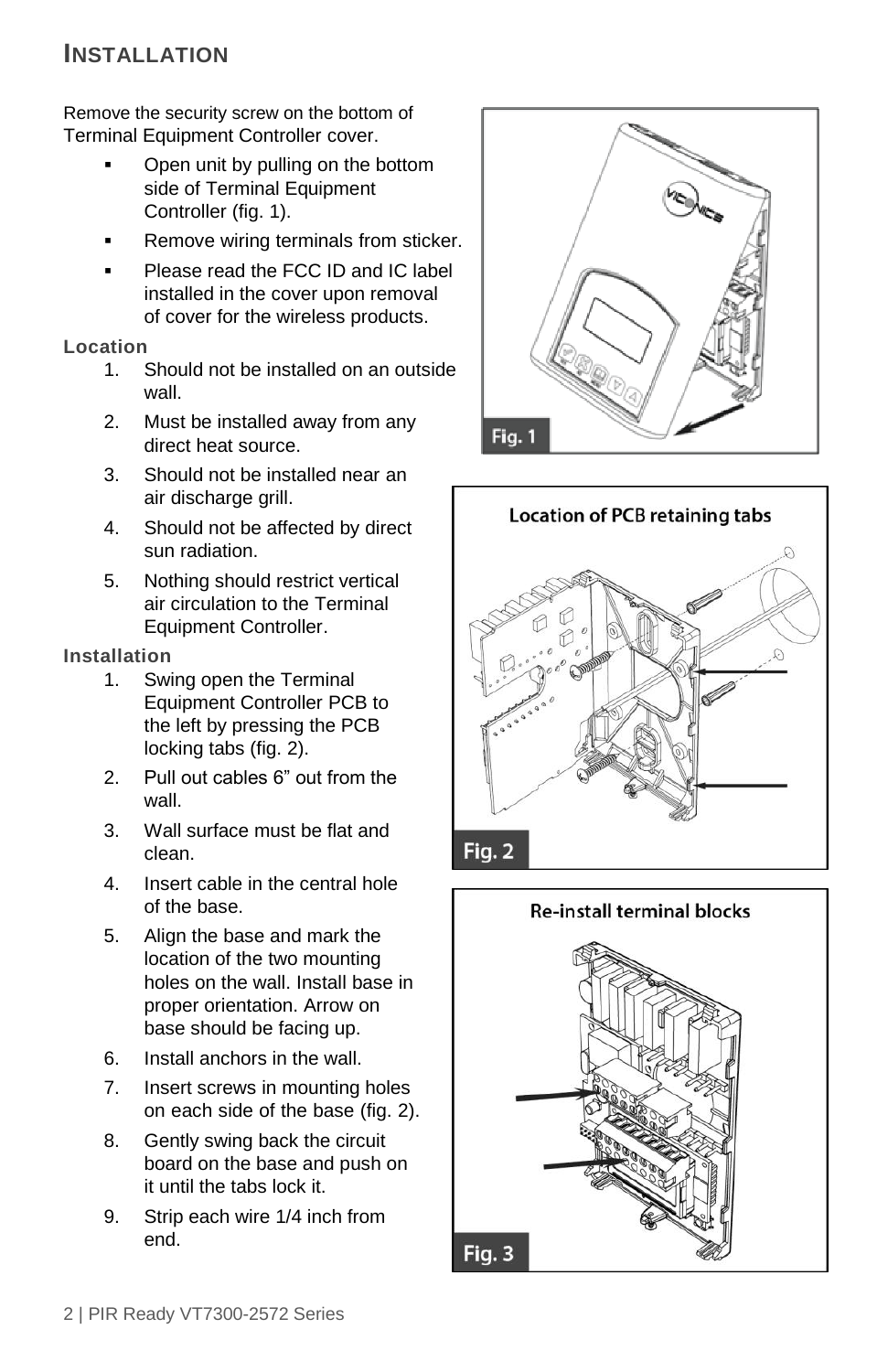- 10. Insert each wire according to wiring diagram.
- 11. Gently push excess wiring back into hole (fig. 3).
- 12. Re-Install wiring terminals in their correct locations (fig. 3).
- 13. Re-install the cover (top side first) and gently push extra wire length back into the hole in the wall.
- 14. Install security screw.
	- When replacing an existing Terminal Equipment Controller, label the wires before removal of the Terminal Equipment Controller.
	- Electronic controls are static sensitive devices. Discharge yourself properly before manipulating and installing the Terminal Equipment Controller.
	- A short circuit or wrong wiring may permanently damage the Terminal Equipment Controller or the equipment.
	- All VT7000 series Terminal Equipment Controllers are designed for use as operating controls only and are not safety devices. These instruments have undergone rigorous tests and verification prior to shipping to ensure proper and reliable operation in the field. Whenever a control failure could lead to personal injury and or loss of property, it becomes the responsibility of the user / installer / electrical system designer to incorporate safety devices (such as relays, flow switch, thermal protections, etc…) and or an alarm system to protect the entire system against such catastrophic failures. Tampering with the devices or unintended application of the devices will result in a void of warranty.

### <span id="page-2-0"></span>**Features overview**

- System modes lock out.
- System efficiency feedback.
- Lockable keypads for tamper proofing. No need for Terminal Equipment Controller guards.
- PIR- ready.
- Advanced occupancy functions.
- Configurable fan functions.
- Auto fan speed mode.
- Auxiliary output.

.

- **Unique configuration setup utility.**
- Three configurable inputs.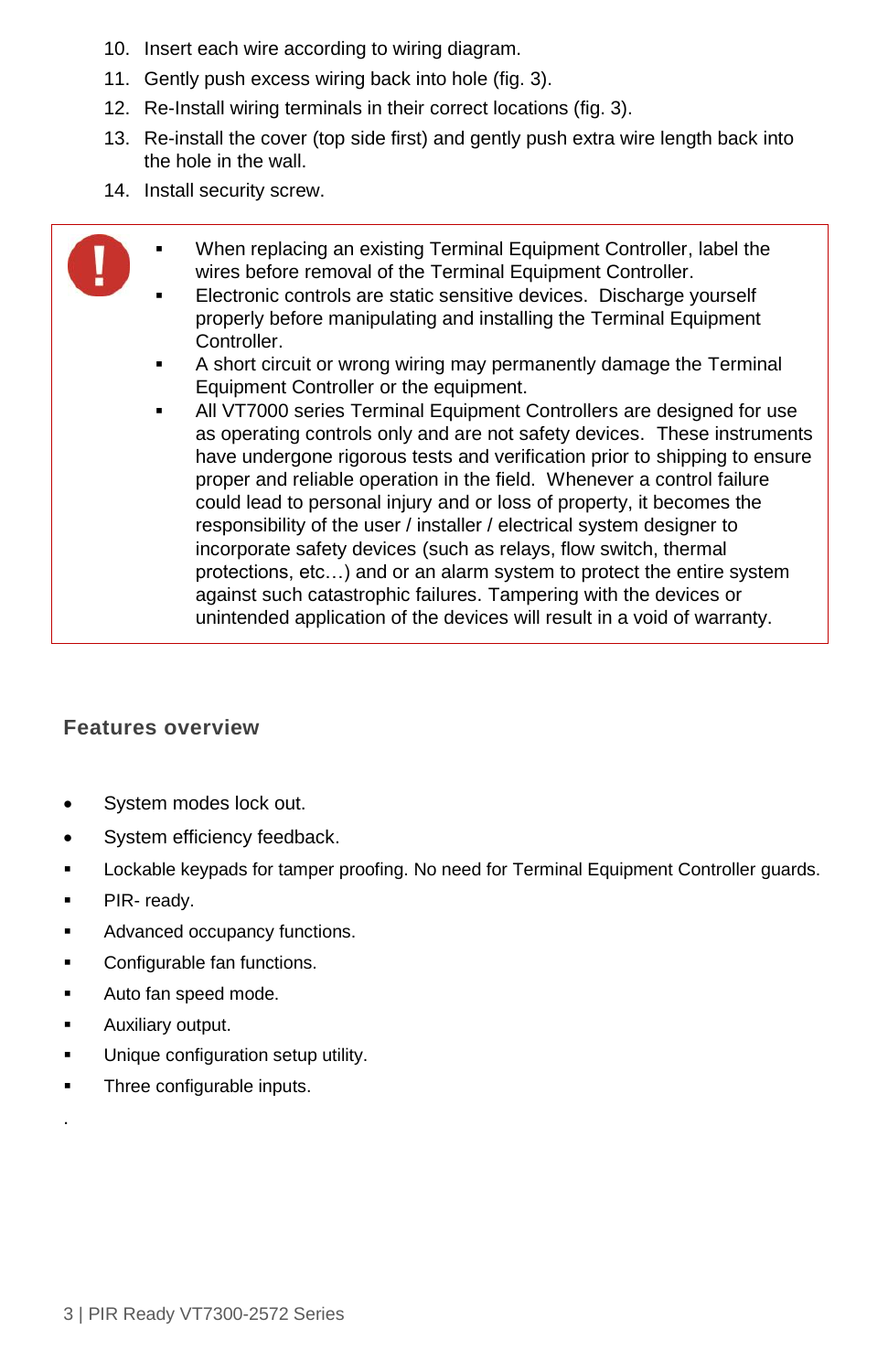# <span id="page-3-0"></span>**CONFIGURABLE BI/UI INPUTS OVERVIEW**

## **Binary input #1 can be configured for the following functions:**

- **1. (None): No function will be associated with the input**
- **2. (Rem NSB):** remote NSB timer clock input. The scheduling will now be set as per the binary input. It provides low cost setback operation via a dry contact

Contact opened = Occupied Contact closed = Unoccupied

- **3. (Motion NO) and (Motion NC):** Advanced PIR occupancy functions using a normally open (NO) or normally closed (NC) remote PIR motion sensor. Occupancy mode is now set as per applied PIR function and configuration. Application information and examples are available on document: *APP-PIR-Guide-Exx.* This document will provide the installers and system designers with detailed examples on applications, parameter configuration information, sequence of operation, troubleshooting and diagnostic help required for the proper usage of the PIR accessory covers
- **4. (Window) EMS:** Forces the system to disable any current heating or cooling action by the Terminal Equipment Controller. The mode stays the same and the current setpoints are the same occupied setpoints. Only the outputs are disabled. There is a Door/Window alarm displayed on the Terminal Equipment Controller to indicate to the local tenant that the door/window needs to be closed for cooling or heating to resume. Use NC contact.

Contact opened = System disabled with local Window alarm Contact closed = System enabled

## **Binary input #2 can be configured for the following functions:**

- **1. (None):** No function will be associated with the input
- 2. **(Door Dry) Door contact & Motion detector:** This configuration is only functional if binary input #1 is set to **Motion NO** or **Motion NC** or a **PIR accessory cover** is used. With this sequence enabled, the occupancy is now dictated through those 2 inputs. Any motion detected will set the zone to occupied status. The zone will remain permanently in occupied mode until the door contact switch opens momentarily. The Terminal Equipment Controller will then go in stand-by mode. If more movements are detected, the occupied mode will resume. While the door is opened, any movements detected by the remote PIR sensor or the PIR accessory cover will be ignored. Use a Normally Closed contact switching device.

Contact opened = Door opened

Contact closed = Door closed

- 3. **(RemOVR):** temporary occupancy remote override contact. This function disables the central button override function on the Terminal Equipment Controller. The override function is now controlled by a manual remote momentarily closed contact. When configured in this mode, the input operates in a toggle mode. It is now possible to toggle between unoccupied & occupied setpoints for the amount of time set by parameter (TOccTime) temporary occupancy time.
- 4. **(Filter):** a backlit flashing Filter alarm will be displayed on the Terminal Equipment Controller LCD screen when the input is energized. It can be tied to a differential pressure switch that monitor filters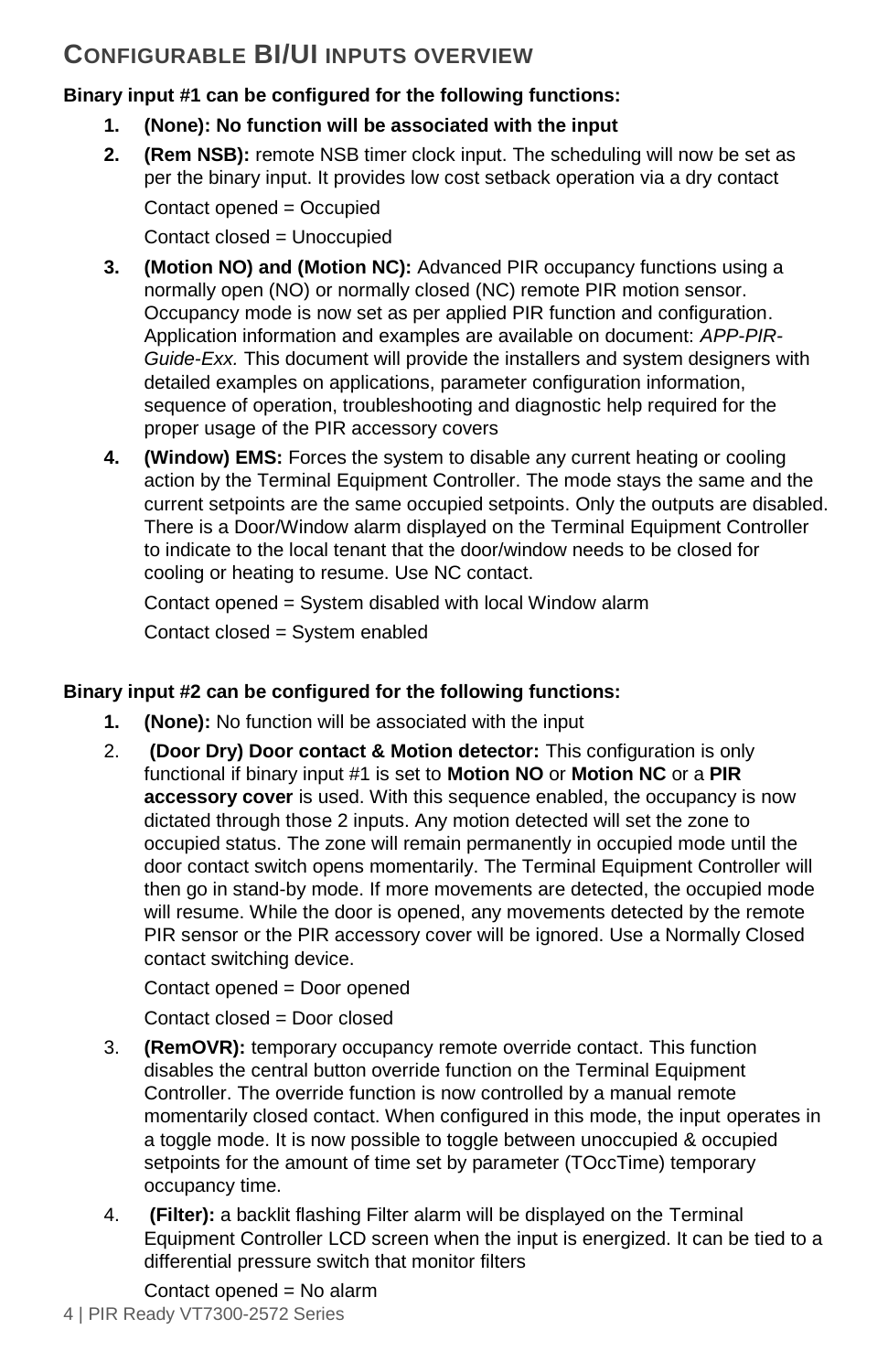Contact closed = Alarm displayed

5. **(Service):** a backlit flashing Service alarm will be displayed on the Terminal Equipment Controller LCD screen when the input is energized. It can be tied in to the AC unit control card, which provides an alarm in case of malfunction.

Contact opened = No alarm

Contact closed = Alarm displayed

## **Universal input #3 can be configured for the following functions:**

- 1. **(None):** No function will be associated with the input
- 2. **(COC/NH) Change over dry contact. Normally Heat:** Used for hot / cold air / water change over switching in 2 pipe systems. Contact closed = Cold air / water present Contact opened = Hot air / water present *Only used and valid if system is setup as 2.0. Parameter (Out1Conf) set as 2.0.* 3. **(COC/NC) Change over dry contact. Normally Cool: Used for hot / cold air / water change over switching in 2 pipe systems.**

Contact closed = Hot air / water present

Contact opened = Cold air / water present

*Only used and valid if system is setup as 2.0. Parameter (Out1Conf) set as 2.0.*

4. **(COS) Change over analog sensor:** Used for hot / cold air / water change over switching in 2 pipe systems.

*Only used and valid if system is setup as 2.0. Parameter (Out1Conf) set as 2.0.* If temperature is  $> 77$  °F = Hot air / water present

If temperature is  $< 75$  °F = Cold air / water present

5. **(SS) Supply air sensor monitoring:** Used for supply air temperature monitoring.

Only used for network reporting of the supply air temperature. Has no internal function in the Terminal Equipment Controller.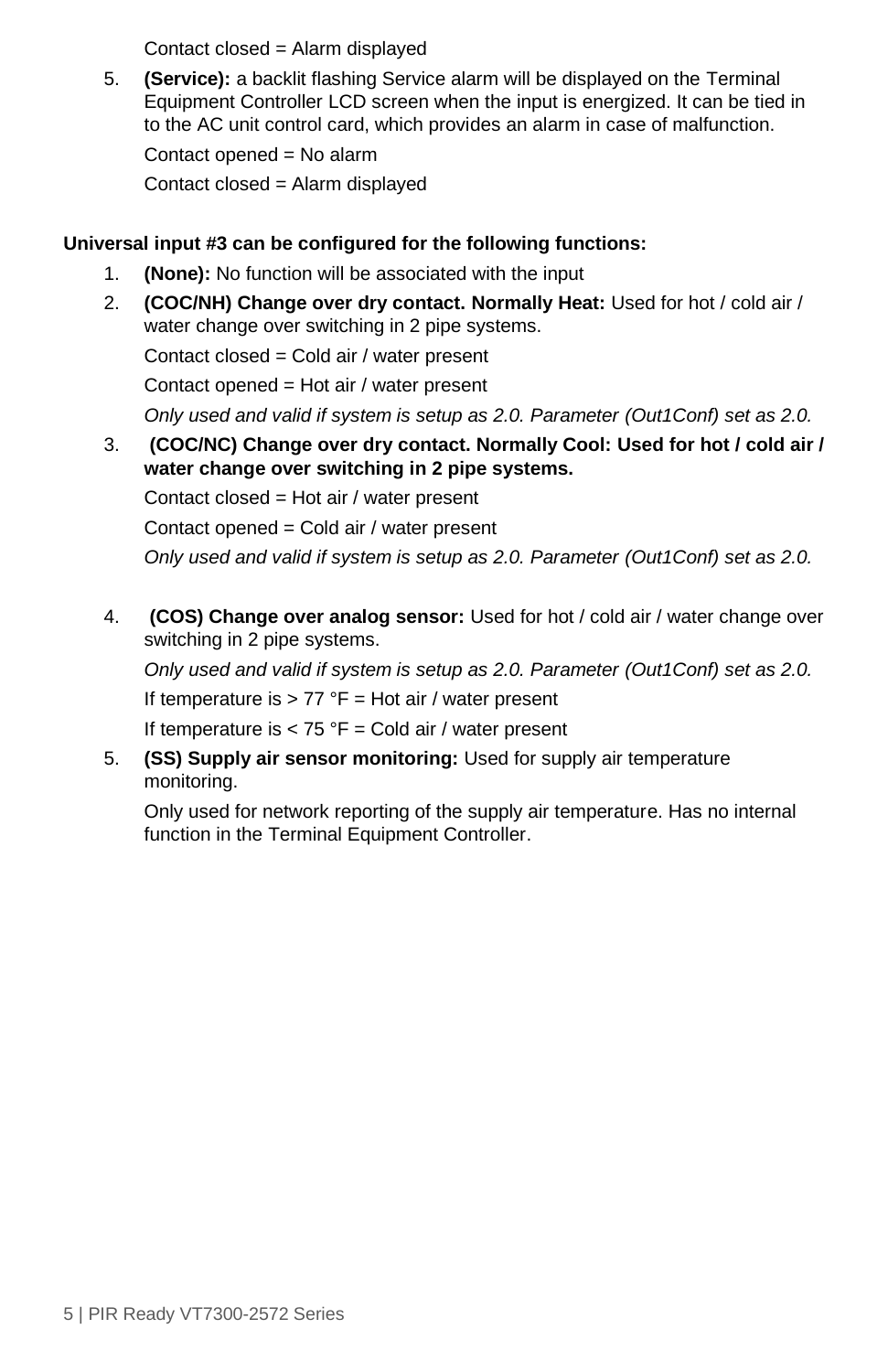# <span id="page-5-0"></span>**MODEL SELECTION**

| <b>Part number</b> | <b>Description</b>                    | <b>Communication</b><br><b>Options</b> |
|--------------------|---------------------------------------|----------------------------------------|
| VT7300F5X00-2572   | Commercial Applications with Override | <b>Communication Ready</b>             |
| VT7300F5X00B-2572  | Commercial Applications with Override | <b>BACnet MS/TP</b>                    |
| VT7305F5X00-2572   | °C/°F Hotel/Lodging Applications      | <b>Communication Ready</b>             |
| VT7305F5X00B-2572  | °C/°F Hotel/Lodging Applications      | <b>BACnet MS/TP</b>                    |

Controllers can be ordered with a factory installed PIR cover. Please use (5500) extension instead of the (5000) only extension. Ex. VT7300F5500B-2572.

- Controllers ordered without a PIR cover can be retrofitted with a separate PIR accessory cover afterwards when required

# <span id="page-5-1"></span>**TERMINAL, IDENTIFICATION AND FUNCTION**

| 1- Not used             | Fan H           |  |  |  |  |
|-------------------------|-----------------|--|--|--|--|
| 2- Not used             | Fan M           |  |  |  |  |
| 3- Fan Enable/disable   | Fan L           |  |  |  |  |
| 4-24 V~ Hot             | $24 V - Hot$    |  |  |  |  |
| 5-24 V~ Com             | 24 V~ Com       |  |  |  |  |
| 6- Aux BO 5             | BO 5-Aux        |  |  |  |  |
| 7- Aux BO 5             | BO 5-Aux        |  |  |  |  |
| 8- Blank                | <b>Blank</b>    |  |  |  |  |
|                         |                 |  |  |  |  |
| 9- ECM Output           | AO <sub>2</sub> |  |  |  |  |
| <b>10-Valve Output</b>  | AO 1            |  |  |  |  |
| 11- Not used            | <b>Blank</b>    |  |  |  |  |
| 12-BI#1                 | <b>BI</b> 1     |  |  |  |  |
| 13-RS                   | <b>RS</b>       |  |  |  |  |
| 14- Scom                | Scom            |  |  |  |  |
| 15- BI#2                | BI <sub>2</sub> |  |  |  |  |
| 16- UI #3 COS / COC /SS | UI 3            |  |  |  |  |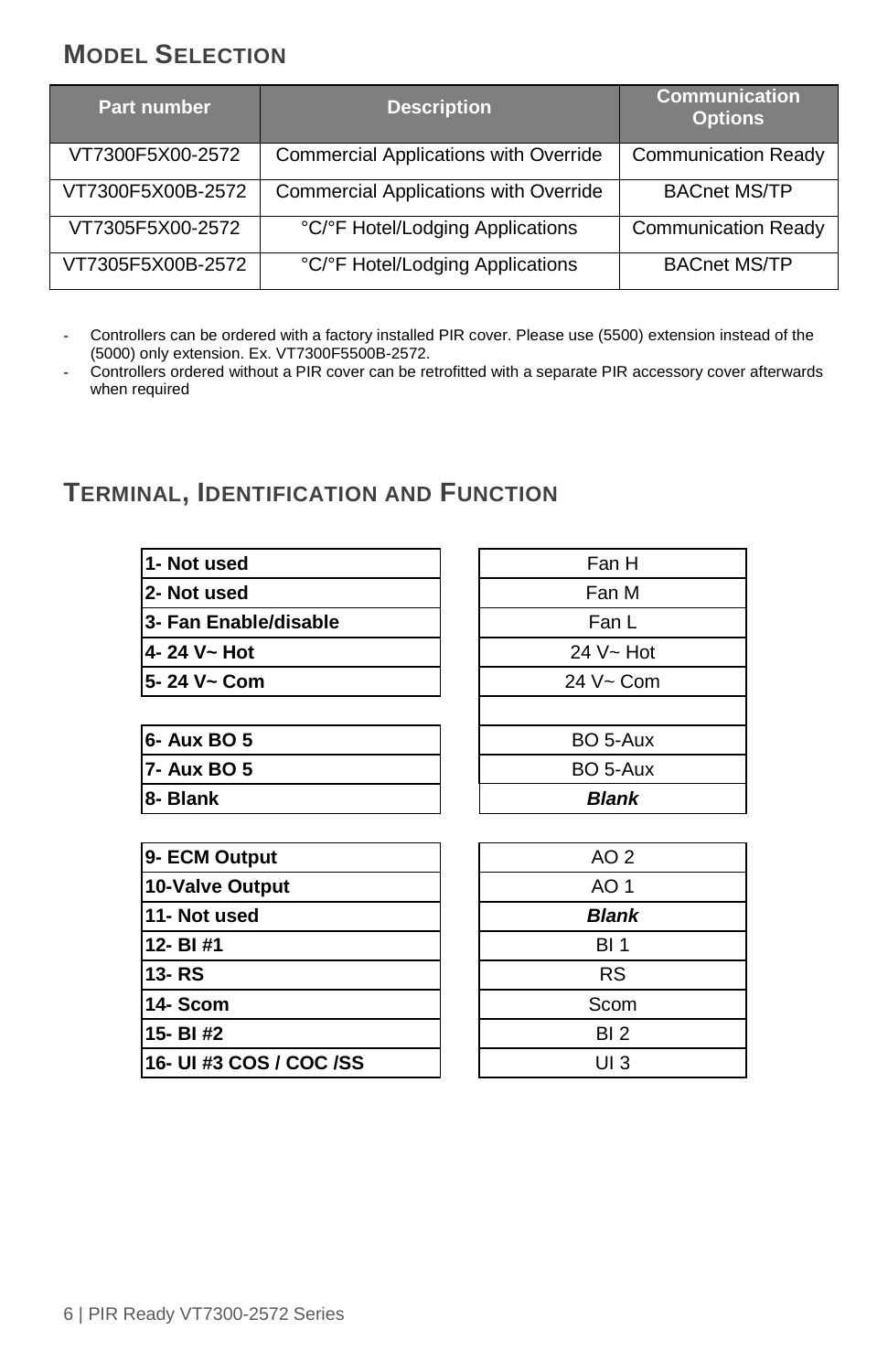# <span id="page-6-0"></span>**Wiring**

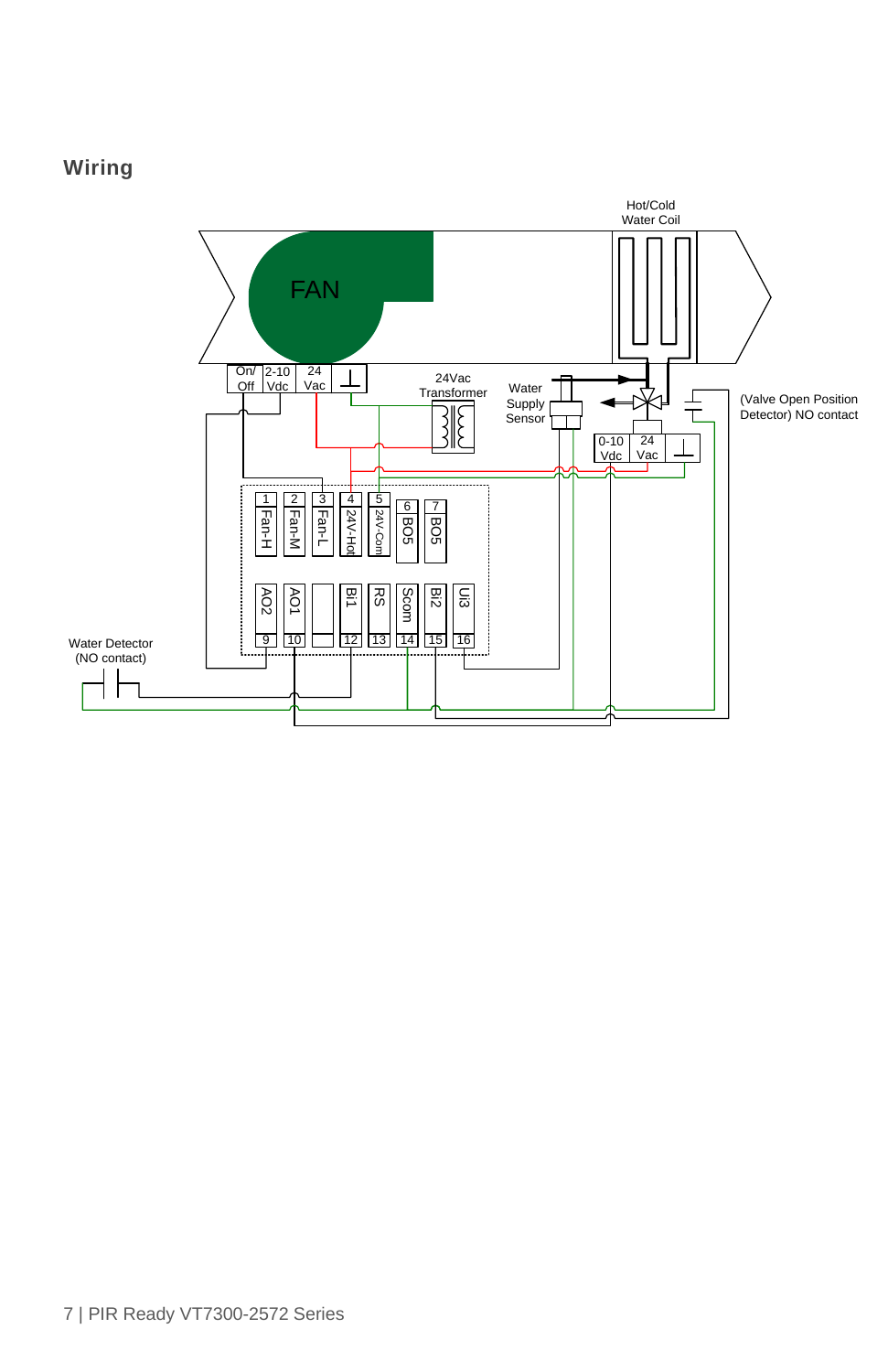## <span id="page-7-0"></span>**Screw terminal arrangement**

**5 pole left top connector 3 pole left top connector**

| │ Fan H│ Fan M│ Fan L│ 24V~Hot │ 24V-Com ││ │BO5│BO5 |  |  |
|------------------------------------------------------|--|--|
|------------------------------------------------------|--|--|

| 05 RO5 |
|--------|
|--------|

## **8 pole bottom connector**



# <span id="page-7-1"></span>**Main outputs wiring**

Wiring notes:

- Note 1: Electromechanical contacts are to be used with the digital inputs. Electronic triacs cannot be used as mean of switching for the input. The switched leg to the input for the input to activate is terminal C (common).
- Note 2: The transformer of the unit provides power to the t Terminal Equipment Controller and the additional loads that will be wired to the Terminal Equipment Controller.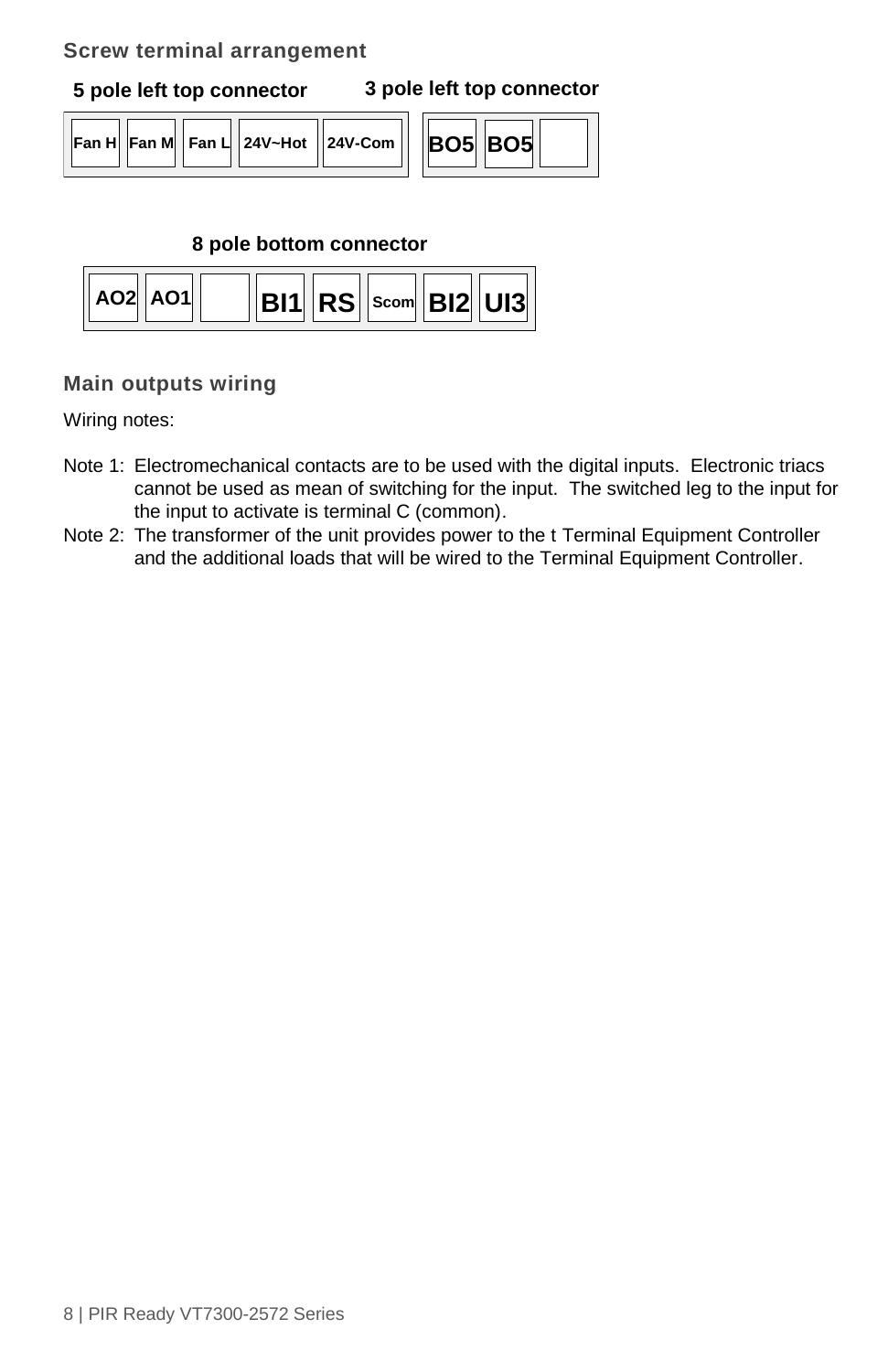## <span id="page-8-0"></span>**Remote sensor accessories**

| Model no.  | <b>Description</b>                       |
|------------|------------------------------------------|
| S3010W1000 | Wall mounted temperature sensor          |
| S3020W1000 | Wall mounted temperature sensor with     |
|            | override button and occupancy status LED |
| S2060A1000 | Averaging temperature sensor             |
| S2000D1000 | Duct mounted temperature sensor          |



*S3020W1000 WALL MOUNTED SENSOR*

Remote mount temperature sensors use 10K type 2 NTC thermistors.

Features:

- Each sensor can be configured for various averaging combinations
- Optional occupancy led
- Optional override key

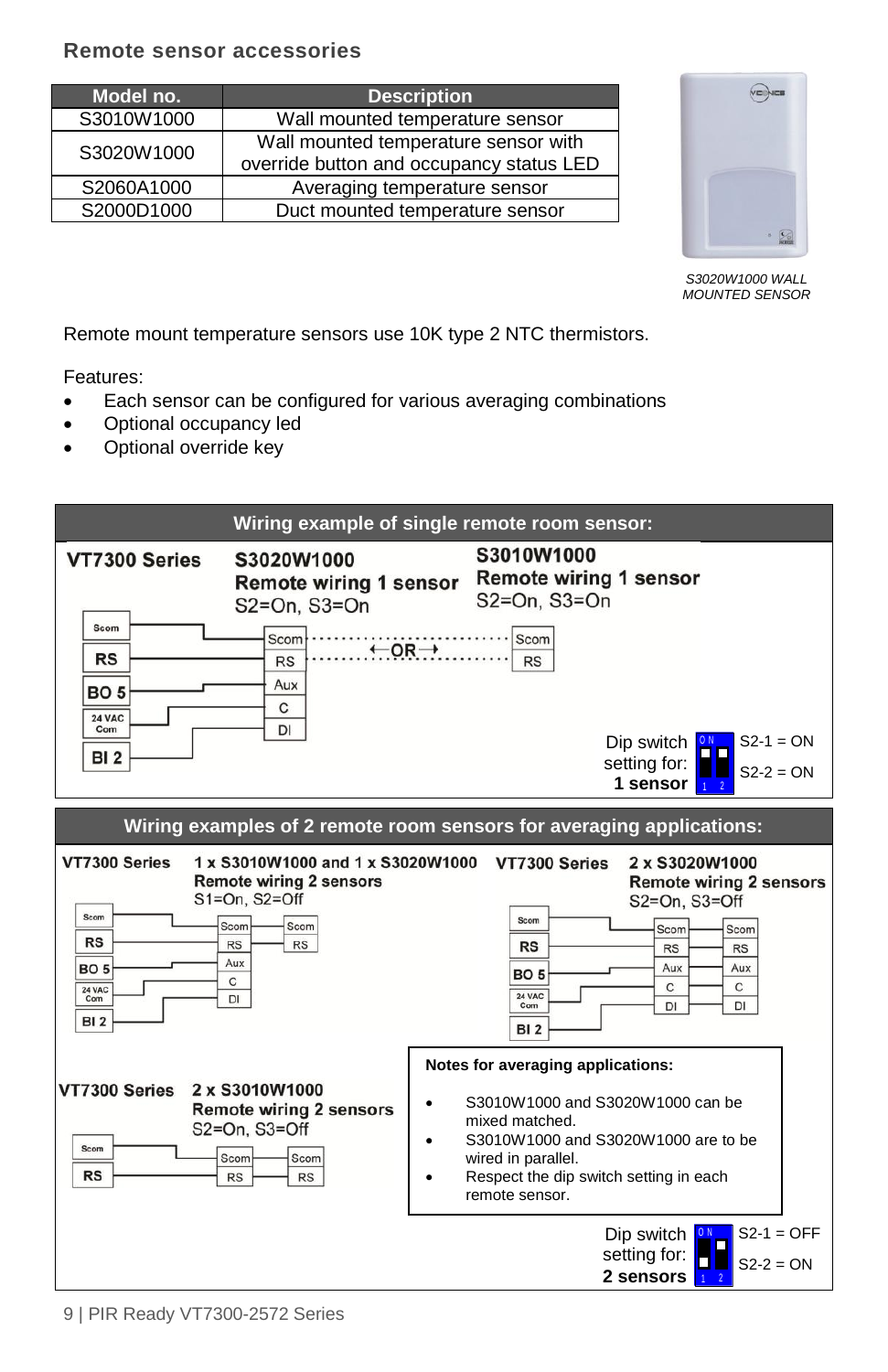#### **Wiring examples of 3 remote room sensors for averaging applications:**

### VT7300 Series

#### 2x S3010W1000 and 1 x S3020W1000 **Remote wiring 3 sensors**



VT7300 Series

3x S3010W1000 **Remote wiring 3 sensors** S2=Off, S3=Off





### **Temperature vs. resistance chart for 10 Kohm NTC thermistor**

| °C    | $^{\circ}$ F | Kohm     | °C    | °F   | Kohm        | °C             | °F | Kohm    | °C | °F  | Kohm    | °C | $^{\circ}$ F | <b>Kohm</b> |
|-------|--------------|----------|-------|------|-------------|----------------|----|---------|----|-----|---------|----|--------------|-------------|
| $-40$ | $-40$        | 324.3197 | $-20$ | $-4$ | 94.5149     | $\Omega$       | 32 | 32.1910 | 20 | 68  | 12.4601 | 40 | 104          | 5.3467      |
| $-39$ | $-38$        | 303.6427 | $-19$ |      | $-289.2521$ | 1              | 34 | 30.6120 | 21 | 70  | 11.9177 | 41 | 106          | 5.1373      |
| $-38$ | $-36$        | 284.4189 | $-18$ |      | 0 84.3147   | $\overline{2}$ | 36 | 29.1197 | 22 | 72  | 11.4018 | 42 | 108          | 4.9373      |
| $-37$ | $-35$        | 266.5373 | $-17$ |      | 79.6808     | 3              | 37 | 27.7088 | 23 | 73  | 10.9112 | 43 | 109          | 4.7460      |
| $-36$ | $-33$        | 249.8958 | $-16$ |      | 75.3299     | 4              | 39 | 26.3744 | 24 | 75  | 10.4443 | 44 | 111          | 4.5631      |
| $-35$ | $-31$        | 234.4009 | $-15$ |      | 5 71.2430   | 5              | 41 | 25.1119 | 25 | 77  | 10.0000 | 45 | 113          | 4.3881      |
| $-34$ | $-29$        | 219.9666 | $-14$ |      | 67.4028     | 6              | 43 | 23.9172 | 26 | 79  | 9.5754  | 46 | 115          | 4.2208      |
| $-33$ | $-27$        | 206.5140 | $-13$ | 9    | 63.7928     | 7              | 45 | 22.7861 | 27 | 81  | 9.1711  | 47 | 117          | 4.0607      |
| $-32$ | $-26$        | 193.9703 | $-12$ | 10   | 60.3980     | 8              | 46 | 21.7151 | 28 | 82  | 8.7860  | 48 | 118          | 3.9074      |
| $-31$ | $-24$        | 182.2686 | $-11$ | 12   | 57.2044     | 9              | 48 | 20.7004 | 29 | 84  | 8.4190  | 49 | 120          | 3.7607      |
| $-30$ | $-22$        | 171.3474 | $-10$ | 14   | 54.1988     | 10             | 50 | 19.7390 | 30 | 86  | 8.0694  | 50 | 122          | 3.6202      |
| $-29$ | $-20$        | 161.1499 | -9    | 16   | 51.3692     | 11             | 52 | 18.8277 | 31 | 88  | 7.7360  | 51 | 124          | 3.4857      |
| $-28$ | $-18$        | 151.6239 | -8    | 18   | 48.7042     | 12             | 54 | 17.9636 | 32 | 90  | 7.4182  | 52 | 126          | 3.3568      |
| $-27$ | $-17$        | 142.7211 | $-7$  | 19   | 46.1933     | 13             | 55 | 17.1440 | 33 | 91  | 7.1150  | 53 | 127          | 3.2333      |
| $-26$ | $-15$        | 134.3971 | -6    | 21   | 43.8268     | 14             | 57 | 16.3665 | 34 | 93  | 6.8259  | 54 | 129          | 3.1150      |
| $-25$ | $-13$        | 126.6109 | $-5$  | 23   | 41.5956     | 15             | 59 | 15.6286 | 35 | 95  | 6.5499  | 55 | 131          | 3.0016      |
| $-24$ | $-11$        | 119.3244 | $-4$  | 25   | 39.4921     | 16             | 61 | 14.9280 | 36 | 97  | 6.2866  | 56 | 133          | 2.8928      |
| $-23$ | -9           | 112.5028 | -3    | 27   | 37.5056     | 17             | 63 | 14.2629 | 37 | 99  | 6.0351  | 57 | 135          | 2.7886      |
| $-22$ | -8           | 106.1135 | $-2$  | 28   | 35.6316     | 18             | 64 | 13.6310 | 38 | 100 | 5.7950  | 58 | 136          | 2.6886      |
| $-21$ | -6           | 100.1268 | -1    | 30   | 33.8622     | 19             | 66 | 13.0307 | 39 | 102 | 5.5657  | 59 | 138          | 2.5926      |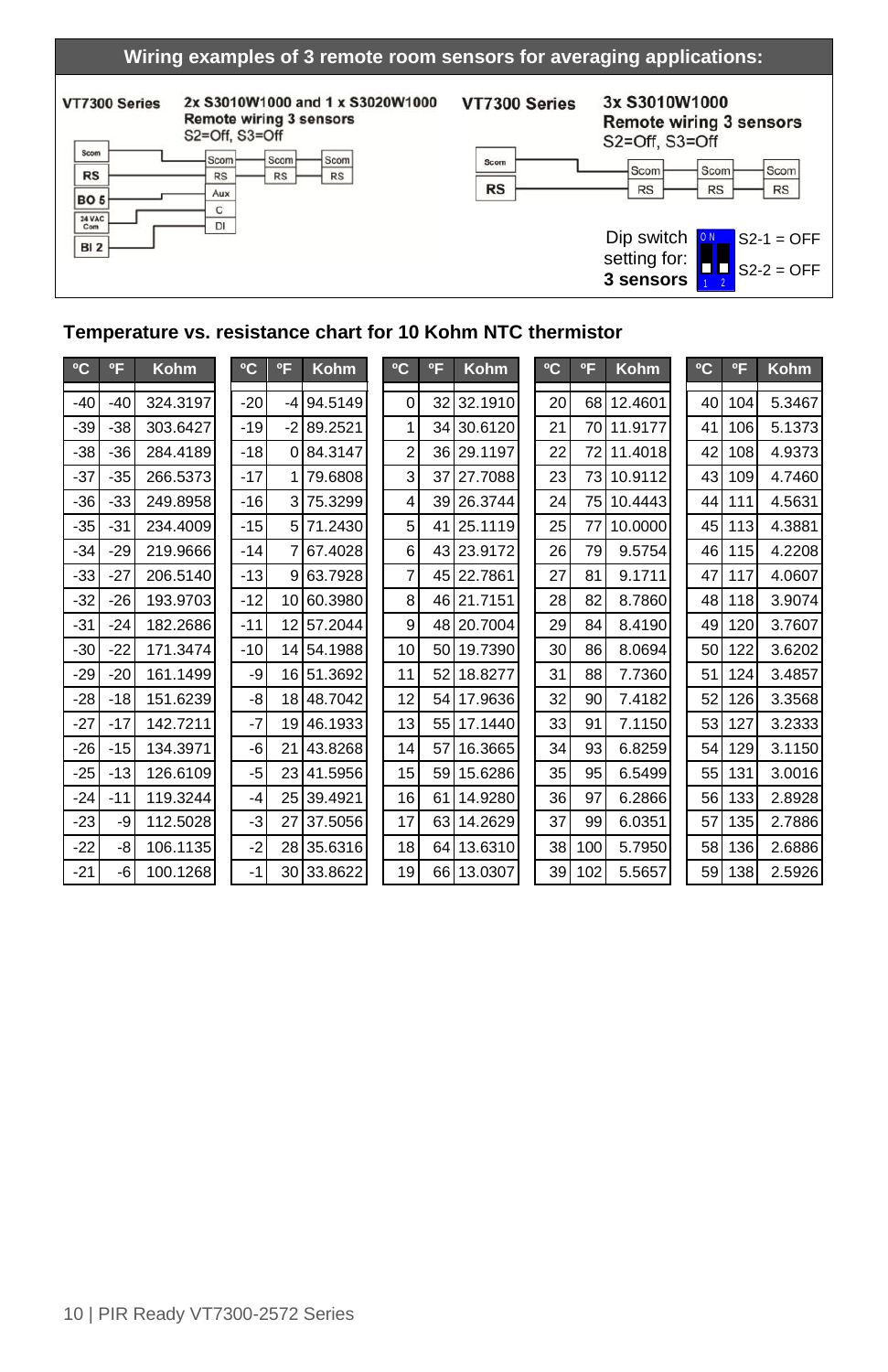# <span id="page-10-0"></span>**CONFIGURING AND STATUS DISPLAY INSTRUCTIONS**

# <span id="page-10-1"></span>**Status display**

The Terminal Equipment Controller features a two-line, eight-character display. There is a low level backlight that is always active and can only be seen at night.

When left unattended, the Terminal Equipment Controller has an auto scrolling display that shows the current status of the system.

Each item is scrolled sequentially with the back lighting in low level mode. Pressing any key will cause the back light to come on to high level.

Manual scrolling of each menu item is achieved by pressing the Yes (scroll) key repetitively. The last item viewed will be shown on the display for 30 seconds before returning to automatic scrolling. Temperature is automatically updated when scrolling is held.

### **Sequence of auto-scroll status display:**

| <b>ROOM &amp;</b><br><b>HUMIDITY</b> | <b>SYSTEM</b><br><b>MODE</b> | <b>SCHEDULE</b><br><b>STATUS</b> | <b>OUTDOOR</b><br><b>TEMPERATURE</b> | <b>ALARMS</b>  |
|--------------------------------------|------------------------------|----------------------------------|--------------------------------------|----------------|
| RoomTemp<br>x.x °C or °F             | Sys mode<br>auto             | Occupied                         | Outdoor<br>x.x °C or °F              | <b>Service</b> |
|                                      | Sys mode<br>cool             | Stand-By                         | Network value only                   | Filter         |
|                                      | Sys mode<br>heat             | <b>Unoccup</b>                   |                                      | Window         |
|                                      | Sys mode<br>off              | Override                         |                                      |                |

#### **Outdoor air temperature**

 Display is only enabled when outdoor air temperature network variable is received.

#### **Occupancy status**

 Occupied, Stand-By, Unoccupied and Override status are displayed on the scrolling display.

#### **Alarms**

- If alarms are detected, they will automatically be displayed at the end of the scrolling status display.
- When an alarm message is displayed, the backlit screen will illuminate at the same time as the message and shut off during the rest of the status display.
- A maximum of two alarms can appear at any given time. The priority for the alarms are as follows:

| <b>Service</b> | Indicates that there is a service alarm as per one of the configurable digital<br>input.                                                       |
|----------------|------------------------------------------------------------------------------------------------------------------------------------------------|
| <b>Filter</b>  | Indicates that the filters are dirty as per one of the configurable digital input.                                                             |
| <b>Window</b>  | Indicates that the outside window or door is opened and that the terminal<br>equipment controller has cancelled any cooling or heating action. |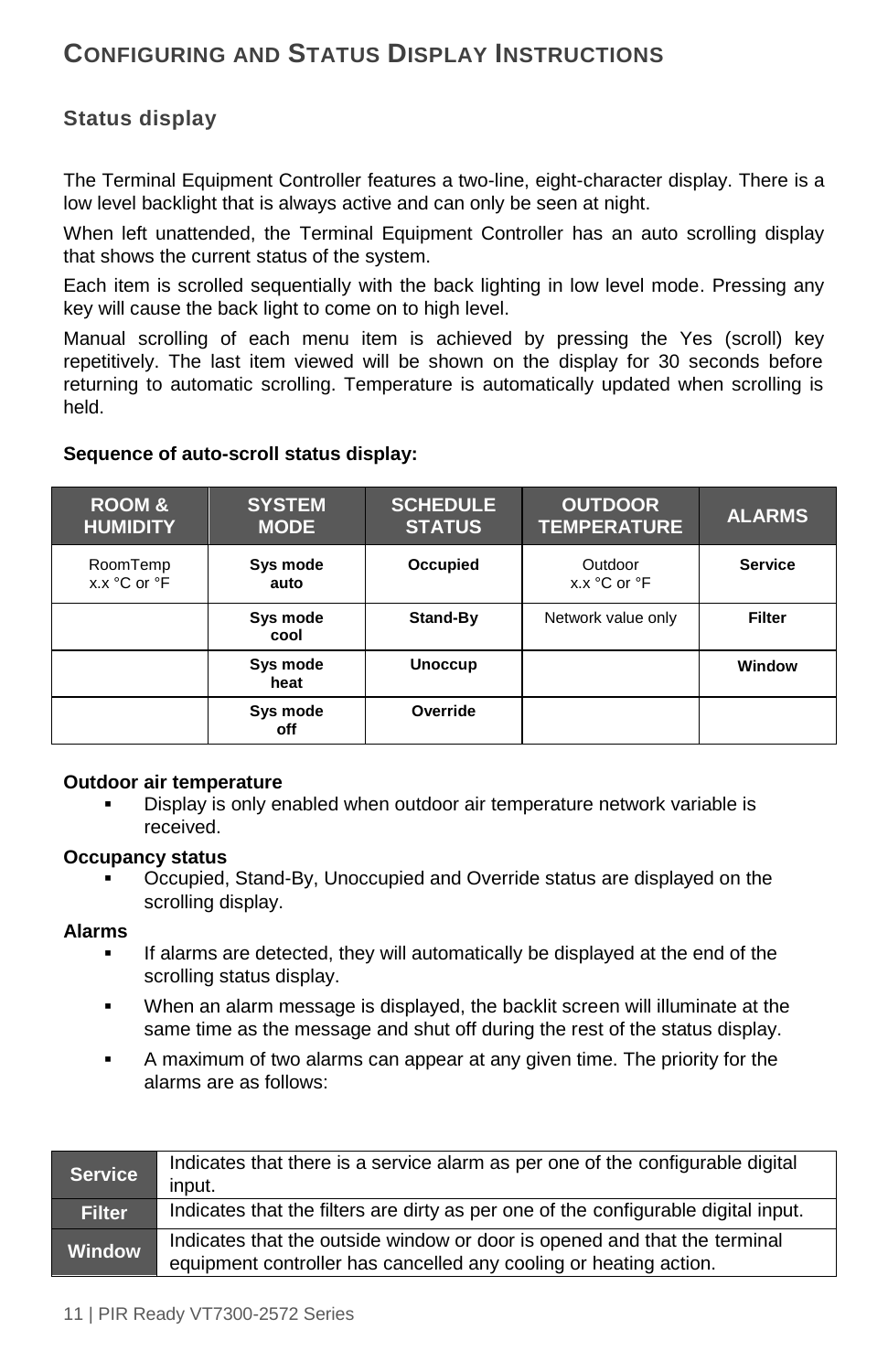Three status LED's on the Terminal Equipment Controller cover are used to indicate the status of the fan (any speed), a call for heat, or a call for cooling.

**Fan coil models** 

| When the fan is ON, the FAN LED will illuminate           |  |
|-----------------------------------------------------------|--|
| When heating & reheat is ON, the HEAT LED will illuminate |  |
| When cooling is ON, the COOL LED will illuminate          |  |

# <span id="page-11-0"></span>**USER INTERFACE**



### **Unoccupied mode override**

An Override can be made on commercial models during an unoccupied period. If the Override option is enabled in the lockout configuration, pressing the middle override button will resume occupied setpoints for a time specified by the parameter "ToccTime".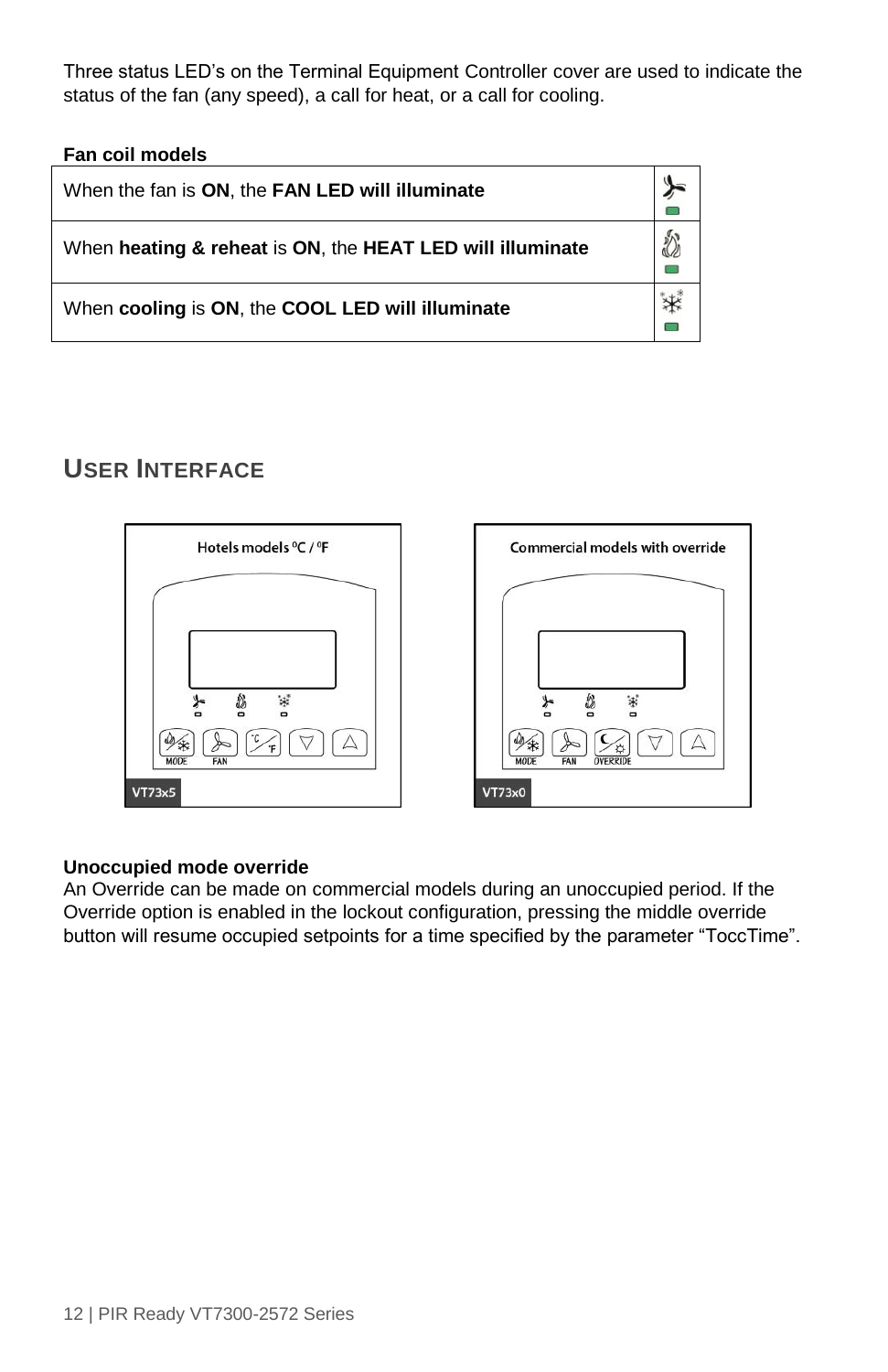<span id="page-12-0"></span>Each of the sections in the menu is accessed and configured using 5 keys on the Terminal Equipment Controller cover.

| MODI | Is used to toggle between the different system modes available as per<br>sequence and menu selected. |
|------|------------------------------------------------------------------------------------------------------|
|      | Repetitively pressing the button will toggle between all the available<br>modes.                     |
|      | Available menus are dependent on selected sequence of operation.                                     |
|      | Is used to toggle between the different fan modes available as per the                               |
|      | sequence and menu selected                                                                           |
|      | Repetitively pressing the button will toggle between all the available                               |
| FAN  | modes                                                                                                |
|      | Available menus are dependent on selected sequence of operation and                                  |
|      | menu selected for Fan                                                                                |
|      | Hotel and lodging applications. Toggles the local user temperature scale                             |
|      | between °F and °C                                                                                    |
|      | Commercial and institutional applications. Set a local unoccupied timed<br>override to occupied mode |
|      | In cooling mode only the cooling setpoint is displayed,                                              |
|      | In heating mode only the heating setpoint is displayed                                               |
|      |                                                                                                      |
|      | In auto mode, (See below)                                                                            |
|      | In cooling mode only the cooling setpoint is displayed,                                              |
|      | In heating mode only the heating setpoint is displayed                                               |
|      | In auto mode, (See below)                                                                            |
|      |                                                                                                      |

- Any setpoint change can be permanent or temporary based on configuration parameter (Setpoint Type)
- Any setpoint written through the network, will be permanent and cancel any active temporary setpoints
- **Lockouts of access to certain functions is made with configuration parameter** (lockout)

# <span id="page-12-1"></span>**Dual occupied setpoints adjustment**

(Local occupied setpoint adjustment when "Stp Func" = *Dual Stp)*

| <b>COOLING</b><br><b>MODE</b> | <b>HEATING</b><br><b>MODE</b> | <b>OFF</b><br><b>MODE</b> | <b>AUTO MODE</b><br>Setpoint presented to user is the setpoint from the last<br>action taken by the Terminal Equipment Controller or<br>the one currently in use.<br>If the other setpoint is the one desired, then the<br>MODE button is used to toggle between the current<br>displayed one and the other. |
|-------------------------------|-------------------------------|---------------------------|--------------------------------------------------------------------------------------------------------------------------------------------------------------------------------------------------------------------------------------------------------------------------------------------------------------|
| Cool XX.X                     | Heat XX.X                     | No access to              | Cool XX.X °F or °C or Heat XX.X °F or °C                                                                                                                                                                                                                                                                     |
| $\degree$ F or $\degree$ C    | $\degree$ F or $\degree$ C    | setpoint                  | Toggle to (Heat or Cool) with MODE button                                                                                                                                                                                                                                                                    |

- **Heat/Cool setpoint toggle with MODE button to be active only in AUTO mode.**
- **If cooling, heating or off mode is active, function is disabled.**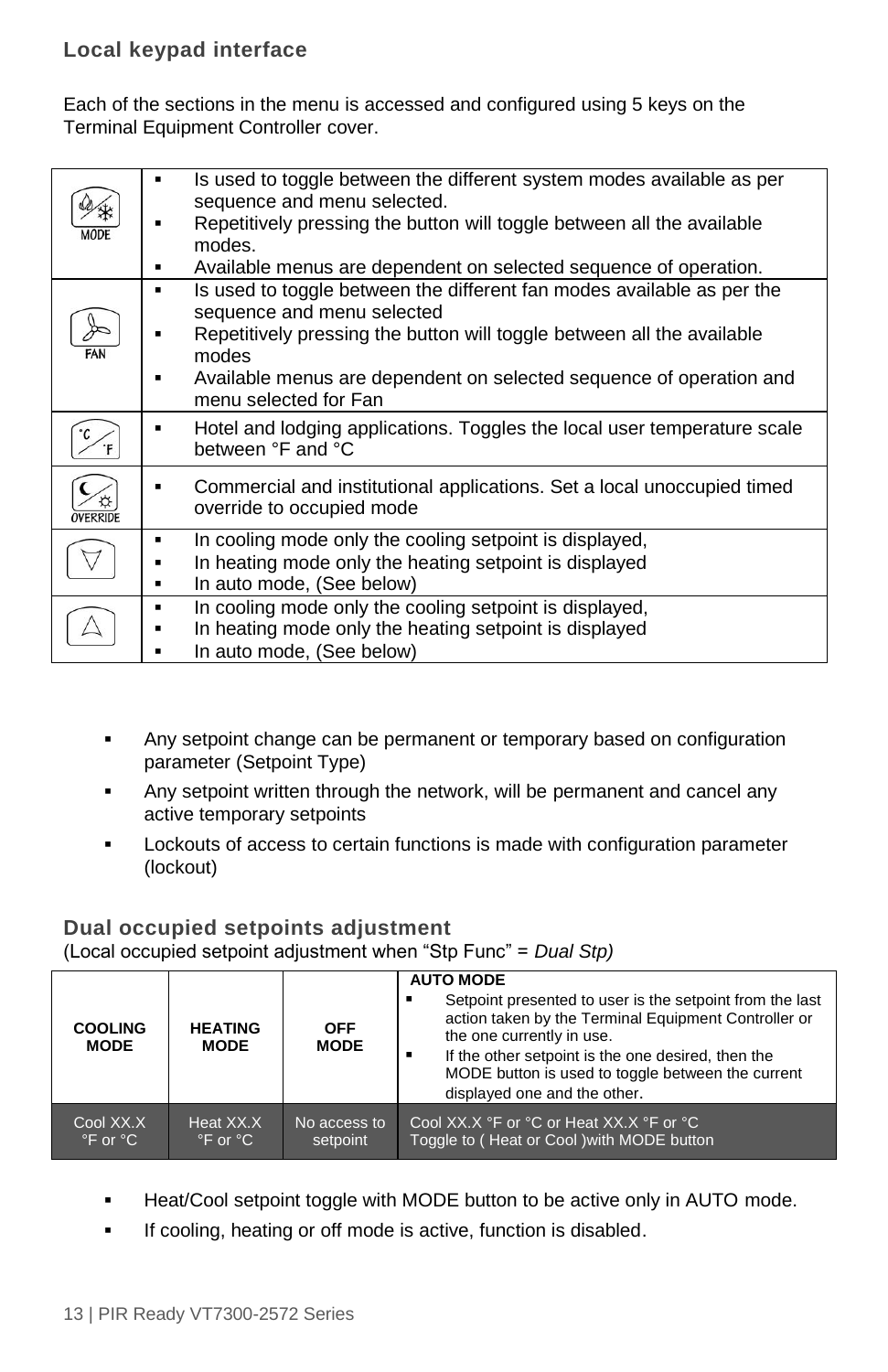<span id="page-13-0"></span>

| <b>COOLING</b><br><b>MODE</b>           | <b>HEATING</b><br><b>MODE</b>           | <b>OFF</b><br><b>MODE</b> | <b>AUTO MODE</b><br>Setpoint presented to user is the setpoint from<br>the last action taken by the Terminal Equipment<br>Controller or the one currently in use.<br>Both heating and cooling setpoints are changed<br>simultaneously while respecting the minimum<br>configured deadband<br>If the other setpoint is the one desired, then the<br>MODE button is used to toggle between the<br>current displayed one and the other. |
|-----------------------------------------|-----------------------------------------|---------------------------|--------------------------------------------------------------------------------------------------------------------------------------------------------------------------------------------------------------------------------------------------------------------------------------------------------------------------------------------------------------------------------------------------------------------------------------|
| Cool XX.X<br>$\degree$ F or $\degree$ C | Heat XX.X<br>$\degree$ F or $\degree$ C | No access<br>to setpoint  | Cool XX.X °F or °C and Heat XX.X °F or °C<br>Both heating & cooling setpoints change simultaneously<br>Toggle from (Heat or Cool) using the system MODE button                                                                                                                                                                                                                                                                       |

### <span id="page-13-1"></span>**Unoccupied and stand-by setpoints adjustments**

Setting of the stand-by and unoccupied setpoints is done through the network or through configuration setup only.

## <span id="page-13-2"></span>**Mode button menu sequence**

Modes presented to the user are dependent on the sequence of operation selected. Default mode is shown in bold when sequence of operation parameter is changed.

### *The available mode can only be changed through the network since there is no local mode access*

## <span id="page-13-3"></span>**Sequence of operations**

### AutoMode set to **ON = Auto system mode active**

| <b>SEQUENCE SELECTED</b>           | <b>MODE MENU</b>         |
|------------------------------------|--------------------------|
| $0 =$ Cooling Only                 | Off - Cool               |
| $1 =$ Heating Only                 | Off - Heat               |
| $2 =$ Cooling With Electric Reheat | Off - Auto - Heat - Cool |
| 3 = Heating With Electric Reheat   | Off - Heat               |

### AutoMode set to **OFF = Auto system mode NOT active**

| <b>SEQUENCE SELECTED</b>           | <b>MODE MENU</b>    |
|------------------------------------|---------------------|
| $0 =$ Cooling Only                 | Off - Cool          |
| $1 =$ Heating Only                 | Off - Heat          |
| $2 =$ Cooling With Electric Reheat | $Off - Heat - Cool$ |
| $3 =$ Heating With Electric Reheat | Off - Heat          |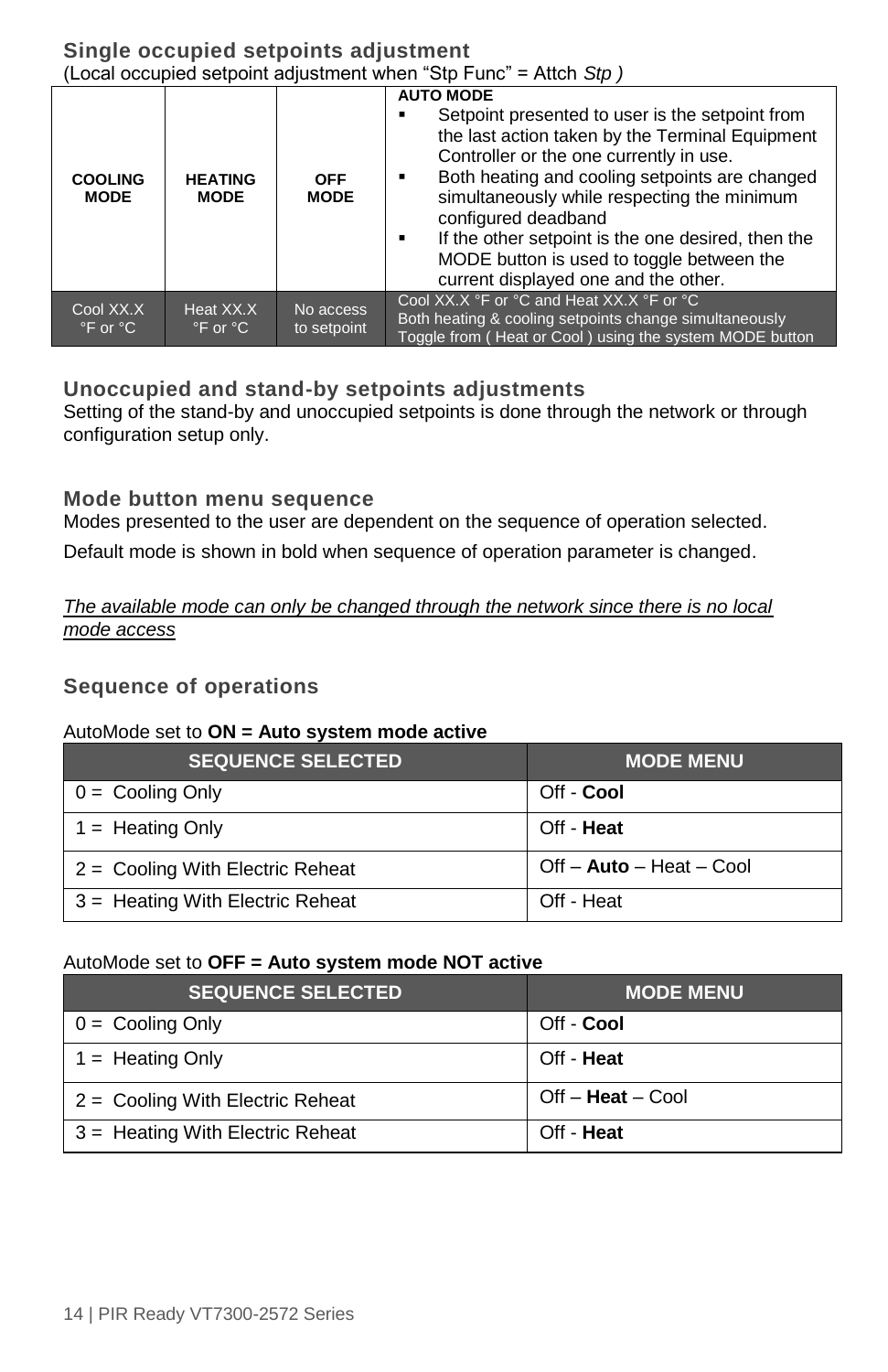### **Available fan button menu sequences**

|   | Fan button menu<br>configuration | Menu presented are dependent on model used<br>and sequence of operation selected                                       | <b>Default value</b><br>when sequence<br>toggled |
|---|----------------------------------|------------------------------------------------------------------------------------------------------------------------|--------------------------------------------------|
| 0 | Low-Med-High                     | 3 Speed configuration (2.0Vdc, 6.0Vdc, 10.0Vdc)                                                                        | High                                             |
|   | Low-High                         | 2 Speed configuration (2.0Vdc, 10.0Vdc)                                                                                | High                                             |
|   | Low-Med-High-Auto                | 3 Speed configuration with Auto fan speed mode<br>(2.0Vdc, 6.0Vdc, 10.0Vdc or modulating 2.0 to<br>High AO2 Parameter) | High                                             |
|   | Low-High-Auto                    | 2 Speed configuration with Auto fan speed mode<br>(2.0Vdc, 10.0Vdc or modulating 2.0 to High AO2)<br>Parameter)        | High                                             |
|   | Auto                             | Auto fan from 2.0Vdc to 10.0Vdc as a second<br>stage                                                                   | Auto                                             |

**Auto speed fan mode** is also offered in heating mode applications; it will not have any effect on dehumidification. It will strictly be used for noise comfort issues.

**Auto Speed Fan Mode** operation for sequences 2 and 3 is dependent on Auto Fan parameter. When Auto Fan is set to:

- AS (Default) = Auto Speed during occupied periods. Fan is always on during occupied periods. Low, medium and high speeds operate on temperature offset from set point.
- AS AD = Auto Speed / Auto Demand during occupied periods.
	- o Medium and high speeds operate on temperature offset from set point. Low speed operates on demand and will shut down when no demand is present.

# <span id="page-14-0"></span>**INSTALLER CONFIGURATION PARAMETER MENU**

- Configuration can be done through the network or locally at the Terminal Equipment Controller.
- To enter configuration, press and hold the middle button "Menu" for 8 seconds
- If a password lockout is active, "Password" is prompted. Enter password value using the "up" and "down" arrows and press "Yes" to gain access to all configuration properties of the Terminal Equipment Controller. A wrong password entered will prevent local access to the configuration menu.
- Once in the configuration menu, press the "No" button repetitively to scroll between all the available parameters.
- When the desired parameter is displayed, press "Yes" to adjust it to the desired value using "up" and "down" arrows. Once set, press "Yes" to scroll to the next parameter.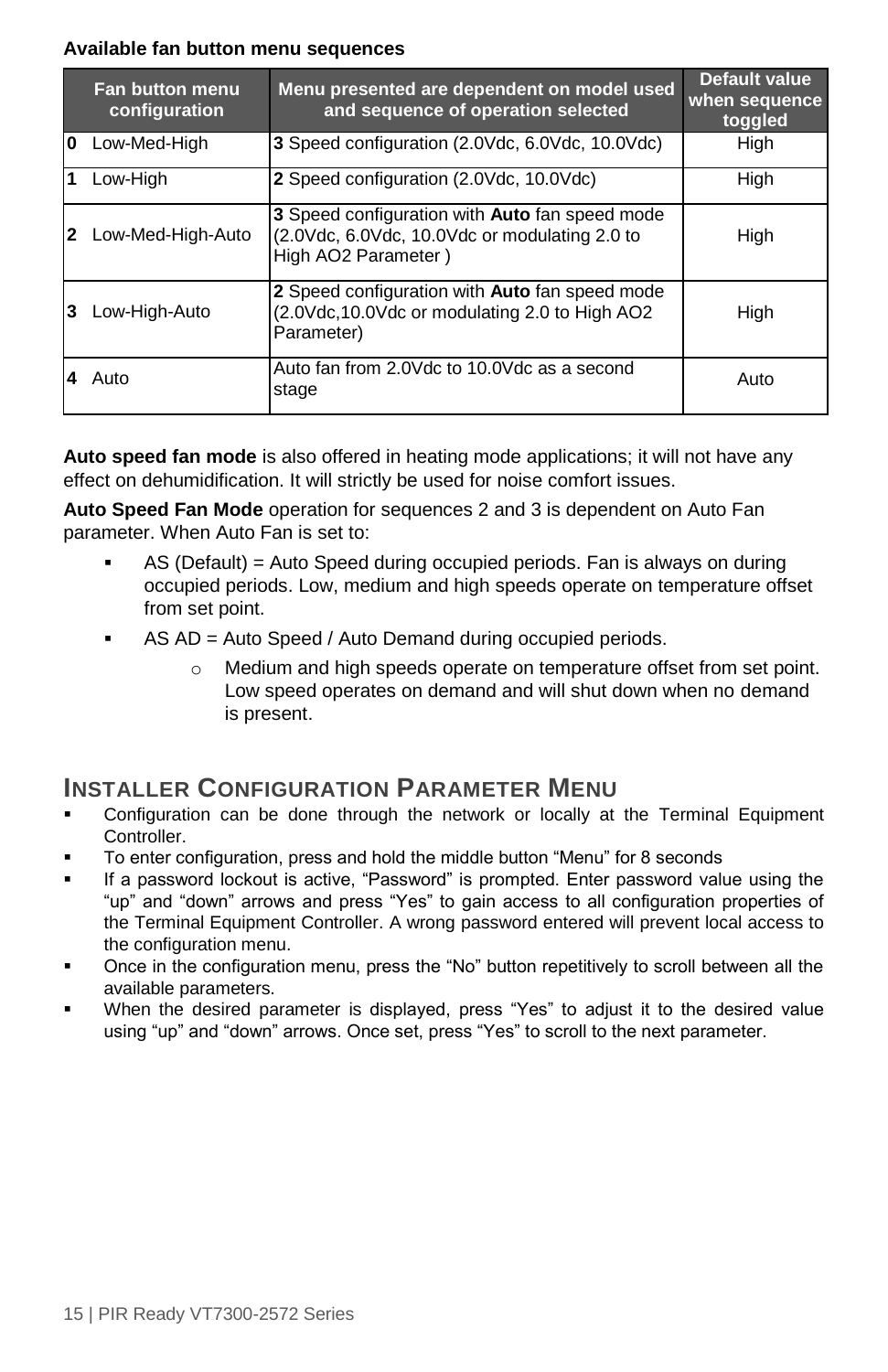| <b>CONFIGURATION</b><br><b>PARAMETERS</b><br><b>DEFAULT VALUE</b>                                                            | <b>SIGNIFICANCE AND ADJUSTMENTS</b>                                                                                                                                                                                                                                                                                                                                                                                                                                                                                                                                                                                                                                                                                                                                                                                                                                                                                                                                               |
|------------------------------------------------------------------------------------------------------------------------------|-----------------------------------------------------------------------------------------------------------------------------------------------------------------------------------------------------------------------------------------------------------------------------------------------------------------------------------------------------------------------------------------------------------------------------------------------------------------------------------------------------------------------------------------------------------------------------------------------------------------------------------------------------------------------------------------------------------------------------------------------------------------------------------------------------------------------------------------------------------------------------------------------------------------------------------------------------------------------------------|
| <b>PswrdSet</b><br>Configuration parameters<br>menu access password<br>Default value = $0$<br>Range is: 0 to 1000            | This parameter sets a password access to prevent<br>unauthorized access to the configuration menu<br>parameters. A default value of "0" will not prompt a<br>password or lock the access to the configuration menu.<br>Range is: 0 to 1000                                                                                                                                                                                                                                                                                                                                                                                                                                                                                                                                                                                                                                                                                                                                        |
| <b>Com Addr</b><br><b>Terminal Equipment</b><br>Controller networking address<br>Default value $= 254$<br>Range is: 0 to 254 | For BACnet™ MS-TP models, the valid range is<br>from 1 to 127. Default value of 254 disables<br>BACnet™ communication for the Terminal<br>Equipment Controller.<br>For wireless models, the valid range is 0 to 254<br>٠<br>with a maximum of 30 Terminal Equipment<br>Controller per VWG                                                                                                                                                                                                                                                                                                                                                                                                                                                                                                                                                                                                                                                                                         |
| <b>BI</b> 1<br>Default value = None                                                                                          | (None): No function will be associated with the input. Input<br>Binary input no.1 configuration can be used for remote network monitoring.<br>(Rem NSB): remote NSB timer clock input. The scheduling<br>will now be set as per the binary input. It provides low cost<br>setback operation via a dry contact<br>Contact opened = Occupied<br>Contact closed = Unoccupied<br>(Motion NO) or (Motion NC): Advanced PIR occupancy<br>functions using a Normally Open (NO) or Normally Closed<br>(NC) remote PIR motion sensor. Occupancy mode is now<br>set as per applied PIR function and configuration.<br>Application information and examples are available in<br>document: APP-PIR-Guide-Exx. This document will<br>provide the installers and system designers with detailed<br>examples on applications, parameter configuration<br>information, sequence of operation, troubleshooting and<br>diagnostic help required for the proper usage of the PIR<br>accessory covers |
|                                                                                                                              | (Window) EMS: Forces the system to disable any current<br>heating or cooling action by the Terminal Equipment<br>Controller. The mode stays the same and the current<br>setpoints are the same Occupied setpoints. Only the<br>outputs are disabled. There is a Door/Window alarm<br>displayed on the Terminal Equipment Controller to indicate<br>to the local tenant that the door/window needs to be closed<br>for cooling or heating to resume.<br>Contact opened = Window Opened<br>٠<br>$\blacksquare$<br>Contact closed = Window Closed<br>*These settings will disable the local override function on the<br><b>Terminal Equipment Controller</b>                                                                                                                                                                                                                                                                                                                         |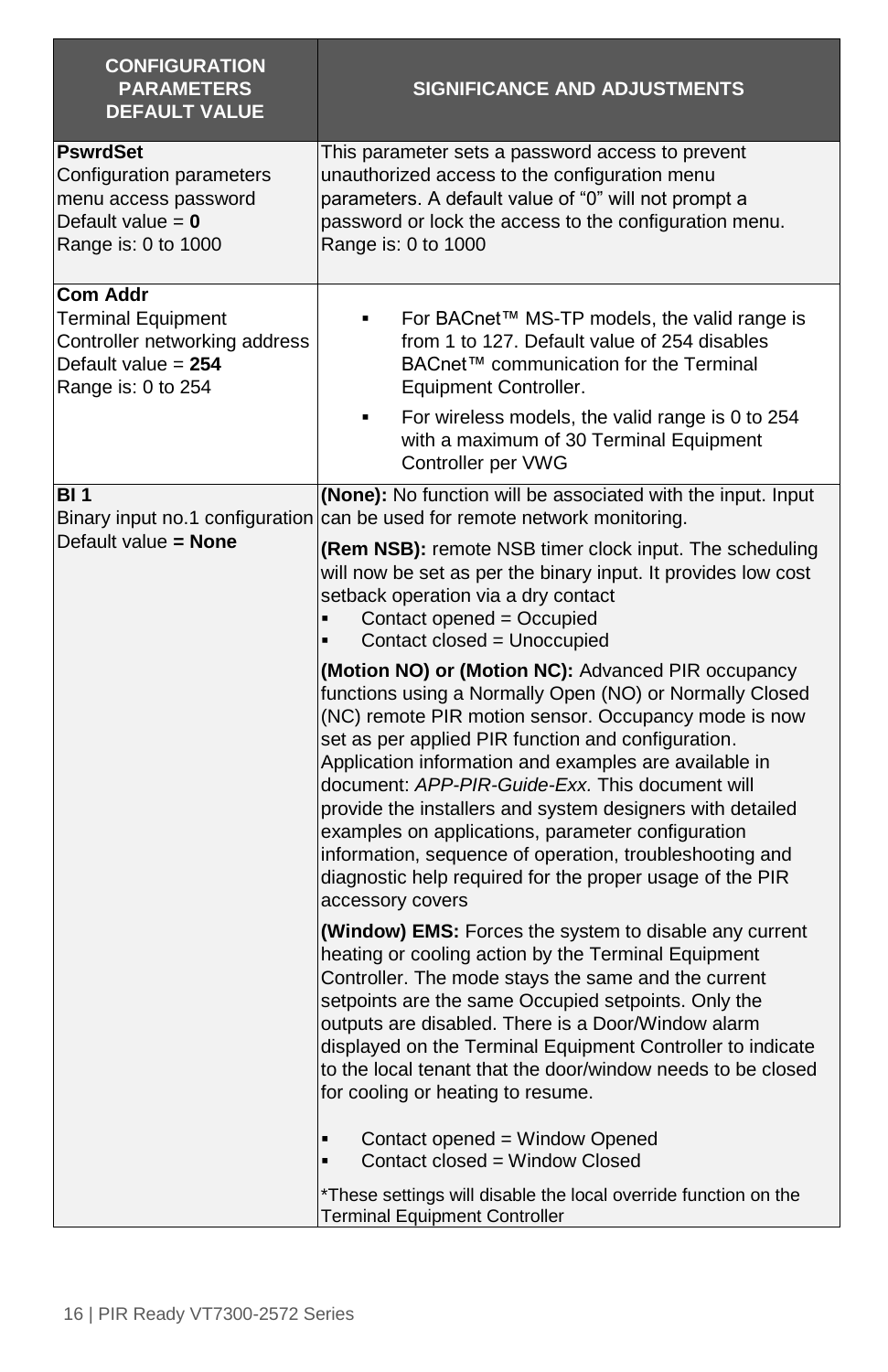| BI <sub>2</sub><br>Binary input no.2 configuration | (None): No function will be associated with the input                                                                         |
|----------------------------------------------------|-------------------------------------------------------------------------------------------------------------------------------|
| Default value $=$ <b>None</b>                      | (Door Dry) Door contact & Motion detector: This                                                                               |
|                                                    | configuration is only functional if binary input #1 is set to                                                                 |
|                                                    | Motion NO or Motion NC or a PIR accessory cover is                                                                            |
|                                                    | used.                                                                                                                         |
|                                                    | With this sequence enabled, the occupancy is now dictated                                                                     |
|                                                    | through those 2 inputs. Any motion detected will set the                                                                      |
|                                                    | zone to occupied status. The zone will remain permanently<br>in occupied mode until the door contact switch opens             |
|                                                    | momentarily. The Terminal Equipment Controller will then go                                                                   |
|                                                    | in stand-by mode. If more movements are detected, the                                                                         |
|                                                    | occupied mode will resume. While the door is opened, any                                                                      |
|                                                    | movements detected by the remote PIR sensor or the PIR                                                                        |
|                                                    | accessory cover will be ignored. Use a Normally Closed                                                                        |
|                                                    | contact switching device.                                                                                                     |
|                                                    | Contact opened = Door opened                                                                                                  |
|                                                    | Contact closed = Door closed                                                                                                  |
|                                                    | <b>(RemOVR):</b> temporary occupancy remote override contact.                                                                 |
|                                                    | This function disables the central button override function on<br>the Terminal Equipment Controller. The override function is |
|                                                    | now controlled by a manual remote momentarily closed                                                                          |
|                                                    | contact. When configured in this mode, the input operates in                                                                  |
|                                                    | a toggle mode.                                                                                                                |
|                                                    | It is now possible to toggle between unoccupied & occupied                                                                    |
|                                                    | setpoints for the amount of time set by parameter                                                                             |
|                                                    | (TOccTime) temporary occupancy time.                                                                                          |
|                                                    |                                                                                                                               |
|                                                    | (Filter): a backlit flashing Filter alarm will be displayed on                                                                |
|                                                    | the Terminal Equipment Controller LCD screen when the                                                                         |
|                                                    | input is energized. It can be tied to a differential pressure<br>switch that monitor filters                                  |
|                                                    | Contact opened = No alarm                                                                                                     |
|                                                    | Contact closed = Alarm displayed                                                                                              |
|                                                    |                                                                                                                               |
|                                                    | (Service): a backlit flashing Service alarm will be displayed                                                                 |
|                                                    | on the Terminal Equipment Controller LCD screen when the                                                                      |
|                                                    | input is energized. It can be tied in to the AC unit control                                                                  |
|                                                    | card, which provides an alarm in case of malfunction.                                                                         |
|                                                    | Contact opened = No alarm                                                                                                     |
|                                                    | Contact closed = Alarm displayed<br>٠                                                                                         |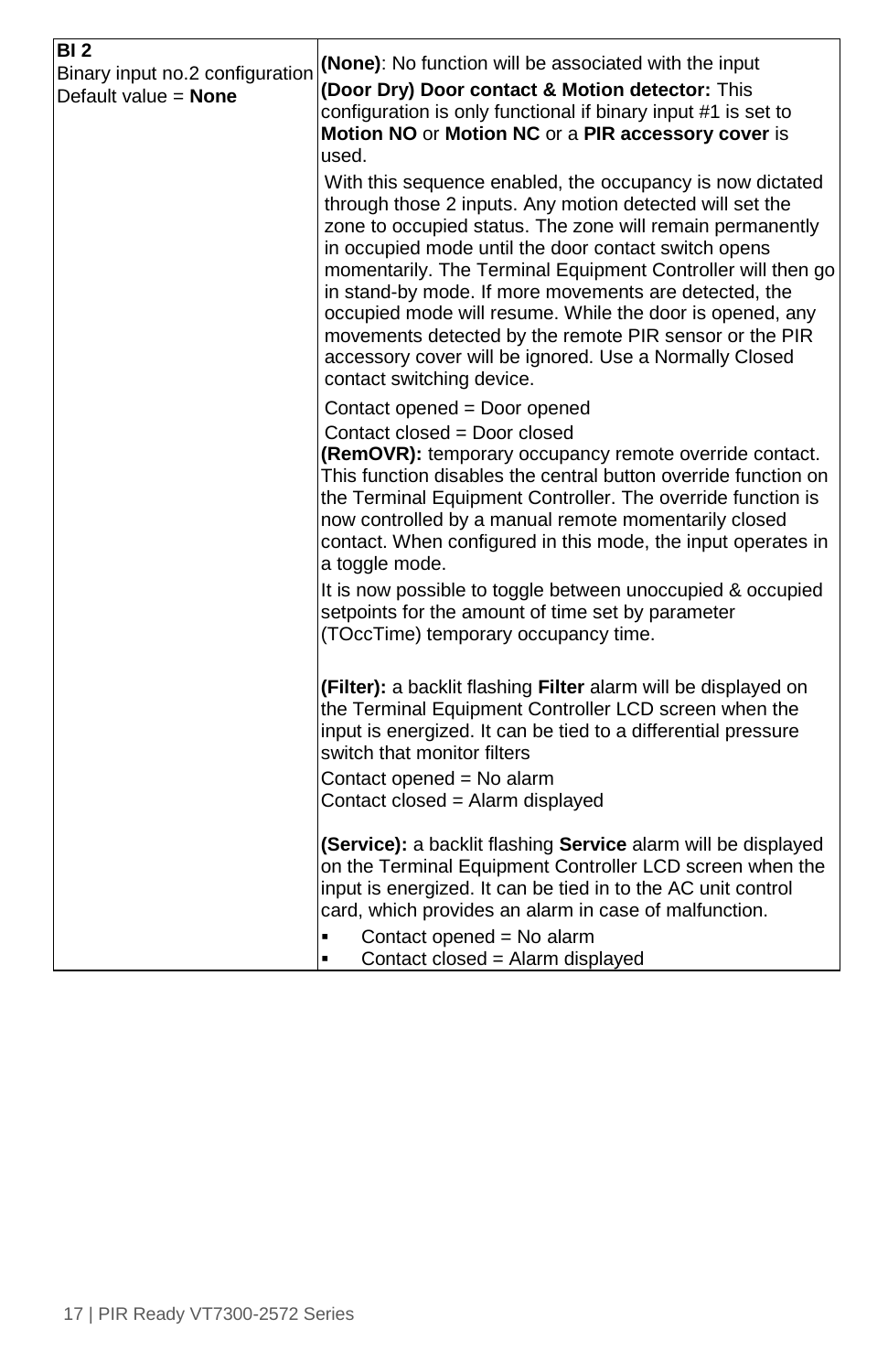| UI3                                                           | (None): No function will be associated with the input                                                                                                                               |  |  |
|---------------------------------------------------------------|-------------------------------------------------------------------------------------------------------------------------------------------------------------------------------------|--|--|
| Universal input no.3                                          |                                                                                                                                                                                     |  |  |
| configuration                                                 | (COC/NH) Change over dry contact. Normally Heat: Used                                                                                                                               |  |  |
| Default value = None                                          | for hot / cold water or air change over switching in 2 pipe<br>systems.                                                                                                             |  |  |
|                                                               | Contact closed = Cold water or air present                                                                                                                                          |  |  |
|                                                               | Contact opened = Hot water or air present                                                                                                                                           |  |  |
|                                                               | Only used and valid if system is setup as 2 pipes. Parameter                                                                                                                        |  |  |
|                                                               | (Pipe No) set as 2 pipes.                                                                                                                                                           |  |  |
|                                                               | (COC/NC) Change over dry contact. Normally Cool: Used<br>for hot / cold water or air change over switching in 2 pipe<br>systems.                                                    |  |  |
|                                                               | Contact closed = Hot water present                                                                                                                                                  |  |  |
|                                                               | Contact opened = Cold water present<br>Only used and valid if system is setup as 2 pipes. Parameter                                                                                 |  |  |
|                                                               | (Pipe No) set as 2 pipes.                                                                                                                                                           |  |  |
|                                                               | (COS) Change over analog sensor: Used for hot / cold<br>water or air change over switching in 2 pipe systems.                                                                       |  |  |
|                                                               | Only used and valid if system is setup as 2 pipes. Parameter<br>(Pipe No) set as 2 pipes.                                                                                           |  |  |
|                                                               | If water temperature is $> 78$ °F = Hot water present                                                                                                                               |  |  |
|                                                               | If water temperature is $<$ 75 °F = Cold water present                                                                                                                              |  |  |
|                                                               |                                                                                                                                                                                     |  |  |
|                                                               | (SS) Supply air sensor monitoring: Used for supply air<br>temperature monitoring.                                                                                                   |  |  |
|                                                               | Only used for network reporting of the supply air<br>temperature. Has no internal function in the Terminal<br>Equipment Controller.                                                 |  |  |
| <b>MenuScro</b>                                               |                                                                                                                                                                                     |  |  |
| Menu scroll<br>Default value = $On =$<br><b>Scroll active</b> | Removes the scrolling display and displays the room<br>temperature/humidity to the user. With this option enabled,<br>no mode, schedule and outdoor temperature status is<br>given. |  |  |
|                                                               |                                                                                                                                                                                     |  |  |
|                                                               | On = Scroll active<br>٠<br>Off = Scroll not active<br>٠                                                                                                                             |  |  |
| <b>AutoMode</b>                                               | Enables Auto function for the mode button                                                                                                                                           |  |  |
| Enables Auto menu for Mode   For sequences 2, 4 & 5 only      |                                                                                                                                                                                     |  |  |
| hutton                                                        |                                                                                                                                                                                     |  |  |
| Default value = $On$                                          | On = Auto active (Off-Cool-Heat-Auto)<br>٠<br>Off = auto not active (Off-Cool-Heat)<br>٠                                                                                            |  |  |
| C or F                                                        | °F for Fahrenheit scale<br>٠                                                                                                                                                        |  |  |
| Sets scale of the Terminal                                    | °C for Celsius scale<br>٠                                                                                                                                                           |  |  |
| <b>Equipment Controller</b>                                   |                                                                                                                                                                                     |  |  |
| Default value = $\mathrm{P}$ F                                | On hotel models, this sets the default value when the<br>Terminal Equipment Controller powers up                                                                                    |  |  |
|                                                               |                                                                                                                                                                                     |  |  |
|                                                               |                                                                                                                                                                                     |  |  |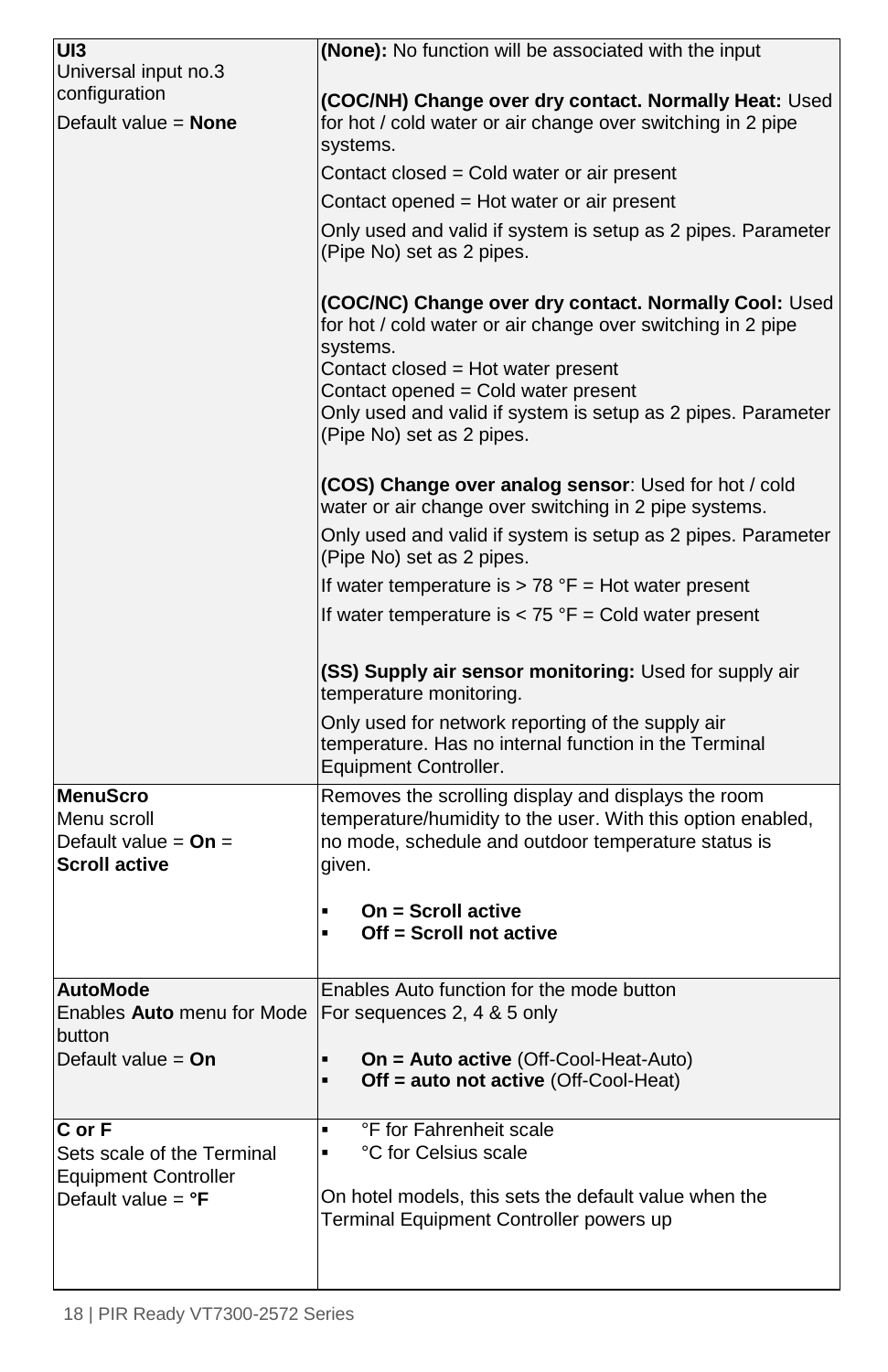| Lockout<br>Keypad lockout levels<br>Default value = $0$ No lock             |                                                 |                                                                                                                                                                       |                                     |                                       |  |
|-----------------------------------------------------------------------------|-------------------------------------------------|-----------------------------------------------------------------------------------------------------------------------------------------------------------------------|-------------------------------------|---------------------------------------|--|
|                                                                             | <b>USER KEY FUNCTIONS</b>                       |                                                                                                                                                                       |                                     |                                       |  |
| <b>LEVEL</b>                                                                | MODE                                            | FAN                                                                                                                                                                   | OVERRIDE                            |                                       |  |
| 0                                                                           | a                                               | a                                                                                                                                                                     | a                                   | a                                     |  |
| 1                                                                           | a                                               | å                                                                                                                                                                     | a                                   | a                                     |  |
| 2                                                                           | e                                               | a                                                                                                                                                                     | a                                   | a                                     |  |
| 3                                                                           | e                                               | a                                                                                                                                                                     | a                                   | a                                     |  |
| 4                                                                           | a                                               | a                                                                                                                                                                     | a                                   | a                                     |  |
| 5                                                                           | e                                               | Q                                                                                                                                                                     | Q                                   | e                                     |  |
| operation                                                                   | SeqOpera Sequence of<br>Default is: Sequence #1 | Selects the initial sequence of operation required by the<br>installation type and the application                                                                    |                                     |                                       |  |
|                                                                             |                                                 |                                                                                                                                                                       |                                     |                                       |  |
|                                                                             |                                                 | Off - Cool                                                                                                                                                            |                                     |                                       |  |
| $0 =$ Cooling Only                                                          |                                                 |                                                                                                                                                                       |                                     | $0 =$ Cooling Only                    |  |
| $1 =$ Heating Only                                                          |                                                 | Off - Heat                                                                                                                                                            |                                     | $1 =$ Heating Only                    |  |
|                                                                             | 2 = Cooling With Electric<br>Reheat             | Off - Auto - Heat - Cool                                                                                                                                              | 2 = Cooling With Electric<br>Reheat |                                       |  |
| $3 =$ Heating With Electric<br>Reheat                                       |                                                 | Off - Heat                                                                                                                                                            |                                     | $3 =$ Heating With Electric<br>Reheat |  |
| <b>Fan Menu</b><br>Mode button menu<br>configuration<br>Default is: Menu #4 |                                                 | Menu displayed are dependent on model used and sequence<br>of operation selected.<br>Auto Mode operation for sequences 2 and 3 is dependent on<br>Auto Fan parameter. |                                     |                                       |  |
| $0 = Low-Med-High$                                                          |                                                 | 3 Speed configuration (2.0Vdc, 6.0Vdc, 10.0Vdc)                                                                                                                       |                                     |                                       |  |
| 2 Speed configuration (2.0Vdc, 10.0Vdc)<br>$1 = Low-High$                   |                                                 |                                                                                                                                                                       |                                     |                                       |  |
| Low-Med-High-Auto<br>$2 =$                                                  |                                                 | 3 Speed configuration with Auto fan speed mode (2.0Vdc,<br>6.0Vdc, 10.0Vdc or modulating 2.0 to High AO2 Parameter)                                                   |                                     |                                       |  |
| $3 =$                                                                       | Low-High-Auto                                   | 2 Speed configuration with Auto fan speed mode<br>(2.0Vdc, 10.0Vdc or modulating 2.0 to High AO2 Parameter)                                                           |                                     |                                       |  |
| Auto<br>4 =                                                                 |                                                 | Fan modulating 2.0Vdc to 10.0Vdc                                                                                                                                      |                                     |                                       |  |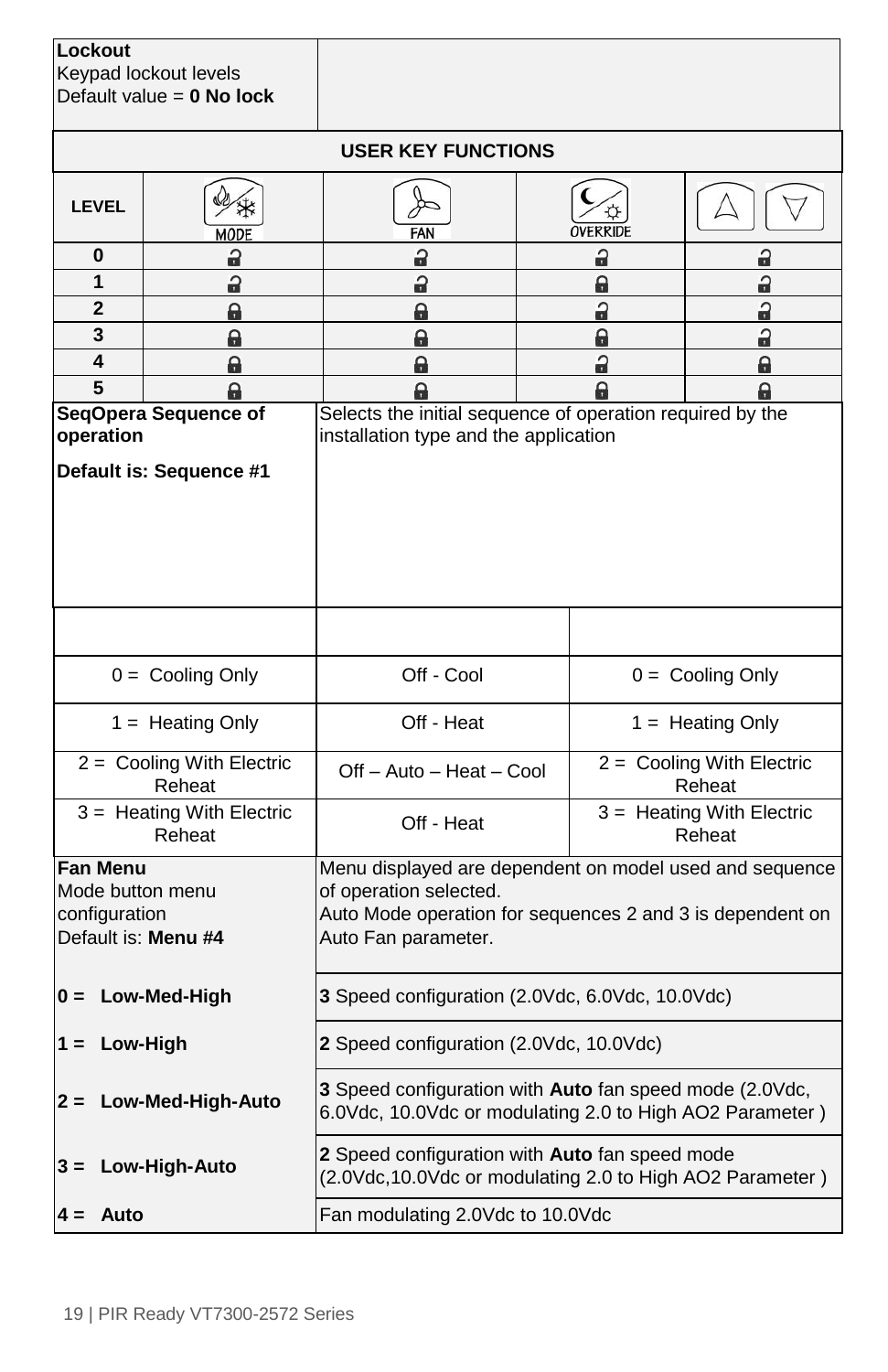| <b>St-By TM</b>                               | Time delay between the moment when the PIR sensor                           |
|-----------------------------------------------|-----------------------------------------------------------------------------|
| Stand-by Timer value<br>Default = $0.5$ hours | detected the last movement in the area and the time when                    |
|                                               | the Terminal Equipment Controller stand-by mode and                         |
|                                               | setpoints become active.<br>Range is: 0.5 to 24.0 hours in 0.5hr increments |
|                                               |                                                                             |
|                                               |                                                                             |
|                                               |                                                                             |
| <b>Unocc TM</b>                               | Time delay between the moment when the Terminal                             |
| Unoccupied Timer value                        | Equipment Controller toggles to stand-by mode and the time                  |
| Default = $0.0$ hours                         | when the Terminal Equipment Controller unoccupied mode                      |
|                                               | and setpoints become active.                                                |
|                                               | The factory value or 0.0 hours: Setting this parameter to its               |
|                                               | default value of 0.0 hours disables the unoccupied timer. This              |
|                                               | prevents the Terminal Equipment Controller to drift from                    |
|                                               | stand-by mode to unoccupied mode when PIR functions are                     |
|                                               | used<br>Range is: 0.0 to 24.0 hours in 0.5hr increments                     |
|                                               |                                                                             |
| St-By HT                                      | The value of this parameter should reside between the                       |
| Stand-by heating                              | occupied and unoccupied heating setpoints and make sure                     |
| setpoint                                      | that the difference between the stand-by and occupied value                 |
| Default value = $69 °F$                       | can be recovered in a timely fashion when movement is                       |
|                                               | detected in the zone.                                                       |
|                                               | Stand-by heating setpoint range is: 40 to 90 °F                             |
|                                               | $(4.5 \text{ to } 32.0 \text{ °C})$                                         |
| <b>St-By CL</b>                               | The value of this parameter should reside between the                       |
| Stand-by cooling                              | occupied and unoccupied cooling setpoints and make sure                     |
| setpoint limit                                | that the difference between the stand-by and occupied value                 |
| Default value = $78 °F$                       | can be recovered in a timely fashion when movement is                       |
|                                               | detected in the zone.                                                       |
|                                               | Stand-by cooling setpoint range is: 54 to 100 °F                            |
|                                               | $(12.0 \text{ to } 37.5 \text{ °C})$                                        |
| <b>Unocc HT</b>                               | Unoccupied heating setpoint range is:                                       |
| Unoccupied heating                            | 40 to 90 °F (4.5 to 32.0 °C)                                                |
| setpoint                                      |                                                                             |
| Default value = $62 °F$                       |                                                                             |
| <b>Unocc CL</b>                               | Unoccupied cooling setpoint range is:                                       |
| Unoccupied cooling setpoint                   | 54 to 100 °F (12.0 to 37.5 °C)                                              |
| limit                                         |                                                                             |
| Default value = $80 °F$                       |                                                                             |
|                                               |                                                                             |
| <b>Heat max</b>                               | Maximum occupied & unoccupied heating setpoint                              |
| Maximum heating setpoint<br>limit             | adjustment.                                                                 |
| Default value =                               | Heating setpoint range is: 40 to 90 °F (4.5 to 32.0 °C)                     |
| 90 °F (32 °C)                                 |                                                                             |
|                                               |                                                                             |
|                                               |                                                                             |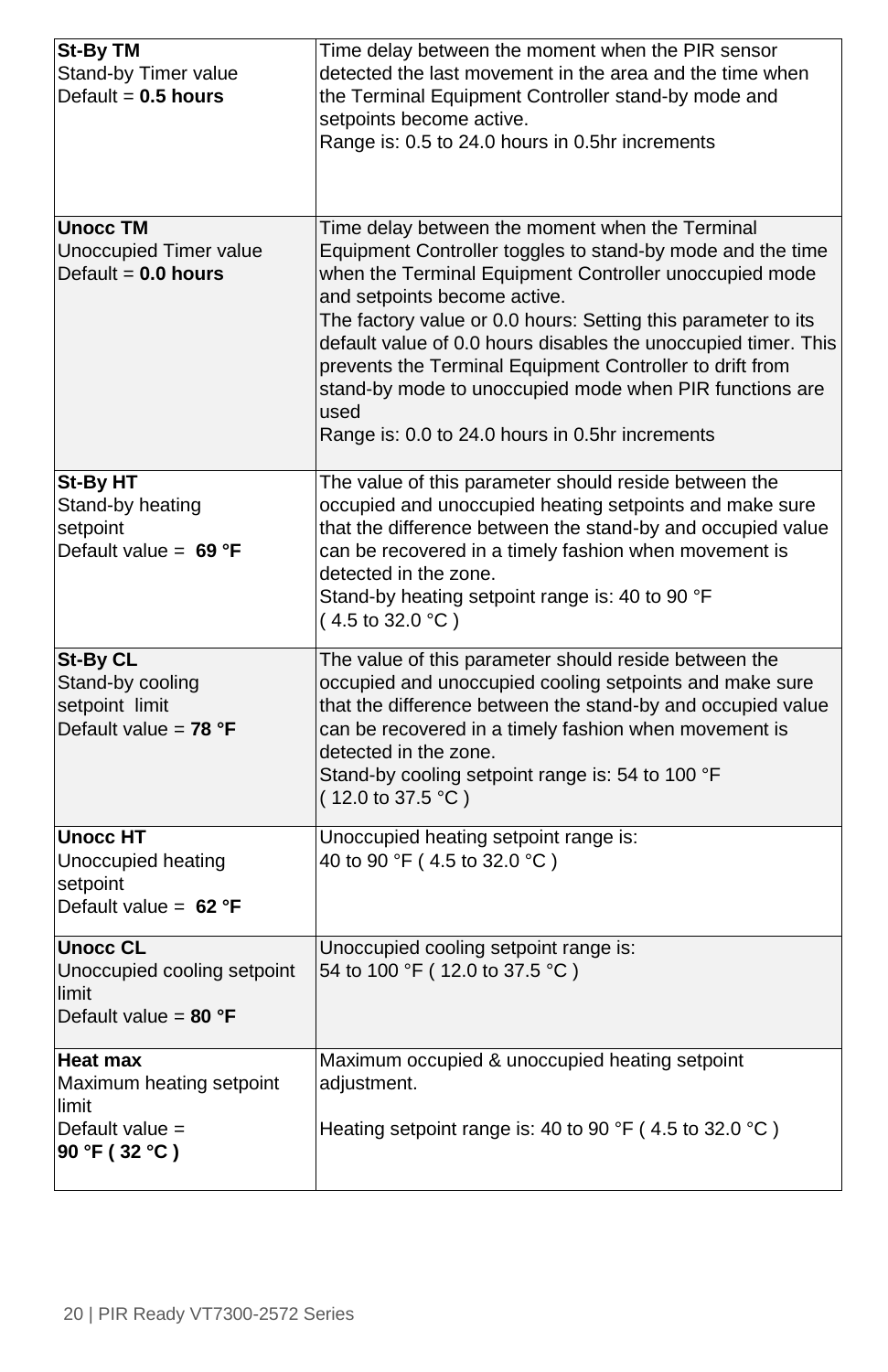| Cool min<br>Minimum cooling setpoint limit adjustment. | Minimum occupied & unoccupied cooling setpoint                                                                                                                                                                                                                                                                                                                                                                                                                                                                                                                                 |                |                                 |                                 |  |
|--------------------------------------------------------|--------------------------------------------------------------------------------------------------------------------------------------------------------------------------------------------------------------------------------------------------------------------------------------------------------------------------------------------------------------------------------------------------------------------------------------------------------------------------------------------------------------------------------------------------------------------------------|----------------|---------------------------------|---------------------------------|--|
| Default value =<br>54 °F (12 °C)                       | Cooling setpoint range is: 54 to 100 $\degree$ F (12.0 to 37.5 $\degree$ C)                                                                                                                                                                                                                                                                                                                                                                                                                                                                                                    |                |                                 |                                 |  |
|                                                        |                                                                                                                                                                                                                                                                                                                                                                                                                                                                                                                                                                                |                |                                 |                                 |  |
| Pband<br>Proportional band setting<br>Default $=$ 3    | Adjust the proportional band used by the Terminal Equipment<br>Controller PI control loop.                                                                                                                                                                                                                                                                                                                                                                                                                                                                                     |                |                                 |                                 |  |
|                                                        | Note that the default value of 3.0 $\degree$ F (1.2 $\degree$ C) gives<br>satisfactory operation in most normal installation<br>cases. The use of a proportional band different than the<br>factory one is normally warranted in applications where the<br>Terminal Equipment Controller location is problematic and<br>leads to unwanted cycling of the unit. A typical example is a<br>wall mounted unit where the Terminal Equipment Controller<br>is installed between the return and supply air feeds and is<br>directly influenced by the supply air stream of the unit. |                |                                 |                                 |  |
|                                                        |                                                                                                                                                                                                                                                                                                                                                                                                                                                                                                                                                                                | <b>VALUE</b>   | <b>°F SCALE</b><br><b>PBAND</b> | <b>°C SCALE</b><br><b>PBAND</b> |  |
|                                                        |                                                                                                                                                                                                                                                                                                                                                                                                                                                                                                                                                                                | 3              | 3 F                             | 1.2C                            |  |
|                                                        |                                                                                                                                                                                                                                                                                                                                                                                                                                                                                                                                                                                | 4              | 4F                              | 1.7 <sub>C</sub>                |  |
|                                                        |                                                                                                                                                                                                                                                                                                                                                                                                                                                                                                                                                                                | 5              | 5F                              | 2.2C                            |  |
|                                                        |                                                                                                                                                                                                                                                                                                                                                                                                                                                                                                                                                                                | 6              | 6 F                             | 2.8C                            |  |
|                                                        |                                                                                                                                                                                                                                                                                                                                                                                                                                                                                                                                                                                | $\overline{7}$ | 7 F                             | 3.3C                            |  |
|                                                        |                                                                                                                                                                                                                                                                                                                                                                                                                                                                                                                                                                                | 8              | 8 F                             | 3.9C                            |  |
|                                                        |                                                                                                                                                                                                                                                                                                                                                                                                                                                                                                                                                                                | 9              | 9 F                             | 5.0C                            |  |
|                                                        |                                                                                                                                                                                                                                                                                                                                                                                                                                                                                                                                                                                | 10             | 10F                             | 5.6 C                           |  |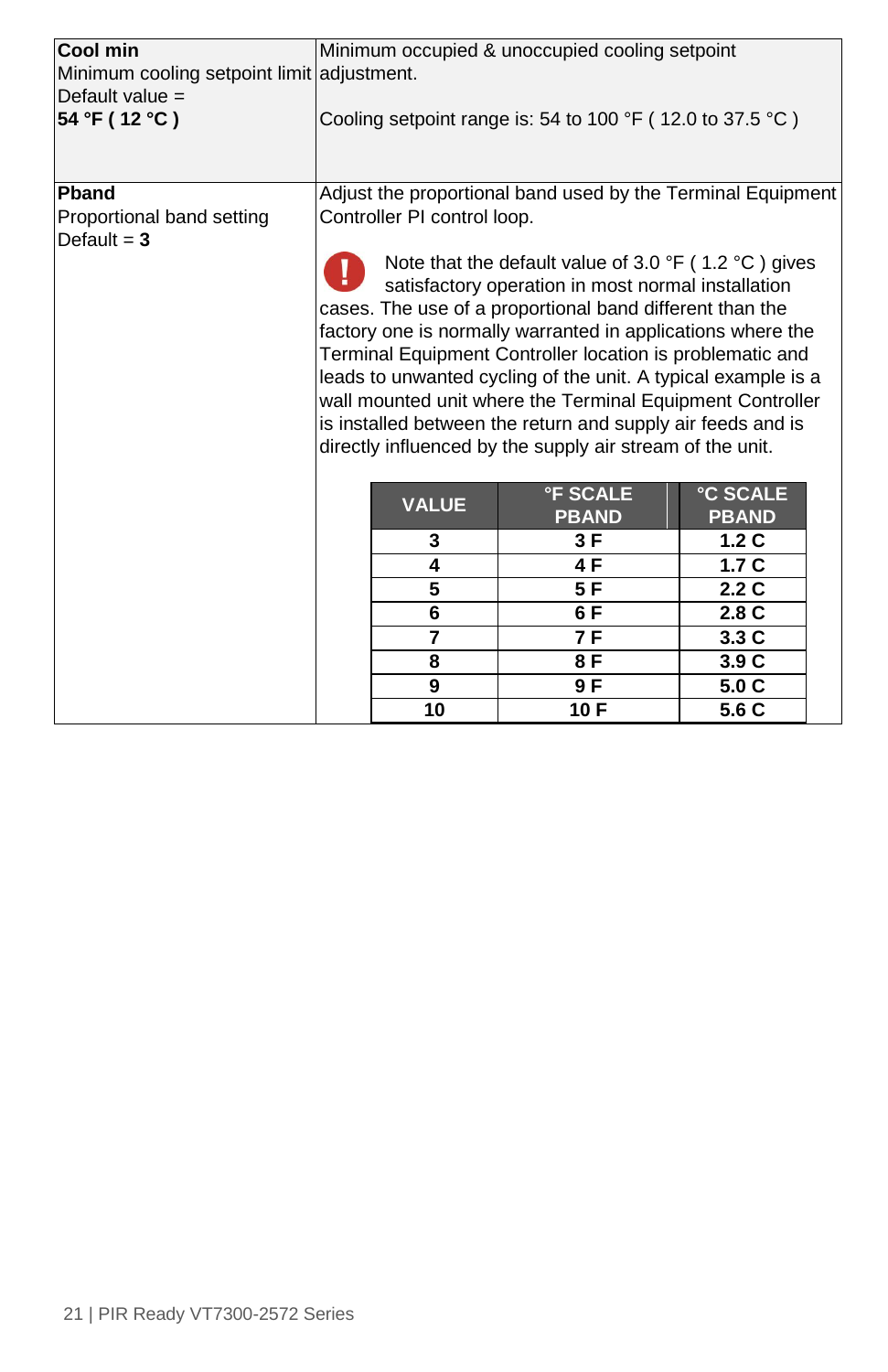| <b>Set Type</b><br>Temporary setpoint<br>enable<br>Default is: Permnent<br>Enables temporary<br>setpoints feature to any<br>change of occupied or<br>unoccupied setpoint. | Temporar: (temporary) Local changes to the heating or cooling<br>setpoints by the user are temporary. They will remain effective<br>for the duration specified by "ToccTime". Setpoints will then<br>revert back to their default value after internal timer "ToccTime"<br>expires.<br>To change setpoints permanently, revert this variable to No or<br>write setpoints through the network. Any setpoints written<br>through the network will be permanent and saved to EEPROM. |
|---------------------------------------------------------------------------------------------------------------------------------------------------------------------------|-----------------------------------------------------------------------------------------------------------------------------------------------------------------------------------------------------------------------------------------------------------------------------------------------------------------------------------------------------------------------------------------------------------------------------------------------------------------------------------|
|                                                                                                                                                                           | Permnent: (permanent) Any change of occupied or unoccupied<br>setpoints through the keypad by the user are permanent and<br>saved to & EEPROM                                                                                                                                                                                                                                                                                                                                     |
| <b>SptFunc</b><br>Local setpoint settings<br>Default value = Dual Stp                                                                                                     | Set the local setpoint interface for the user<br>Dual Stp (Dual Occupied Setpoints Adjustment)<br>٠<br>AttchStp (Single Occupied Setpoint Adjustment)<br>$\blacksquare$                                                                                                                                                                                                                                                                                                           |
| <b>TOccTime</b><br>Temporary occupancy<br>time                                                                                                                            | Temporary occupancy time with occupied mode setpoints when<br>override function is enabled.                                                                                                                                                                                                                                                                                                                                                                                       |
| Default value $= 2$ hours                                                                                                                                                 | When the Terminal Equipment Controller is in unoccupied<br>mode, function is enabled with either the menu or UI2<br>configured as remote override input.                                                                                                                                                                                                                                                                                                                          |
|                                                                                                                                                                           | Range is: 0,1, 2, 3, 4, 5, 6, 7, 8, 9, 10, & up to 24 hours                                                                                                                                                                                                                                                                                                                                                                                                                       |
| <b>Deadband</b><br>Minimum deadband<br>Default value = $2.0$ °F<br>(1.0 °C)                                                                                               | The minimum deadband value between the heating and cooling<br>setpoints. When modified, it will take effect only when any of<br>the setpoints are modified again.                                                                                                                                                                                                                                                                                                                 |
|                                                                                                                                                                           | Range is: 2, 3, 4 or 5 °F, 1.0 °F increments (1.0 to 2.5 °C, 0.5<br>°C increments)                                                                                                                                                                                                                                                                                                                                                                                                |
| <b>Cal RS</b>                                                                                                                                                             | Offset that can be added/subtracted to the actual displayed                                                                                                                                                                                                                                                                                                                                                                                                                       |
| Room temperature<br>sensor calibration                                                                                                                                    | room temperature                                                                                                                                                                                                                                                                                                                                                                                                                                                                  |
| Default value =<br>0.0 °F or °C                                                                                                                                           | Range is: ± 5.0 °F, 1.0 °F increments ( ± 2.5 °C, 0.5 °C<br>increments)                                                                                                                                                                                                                                                                                                                                                                                                           |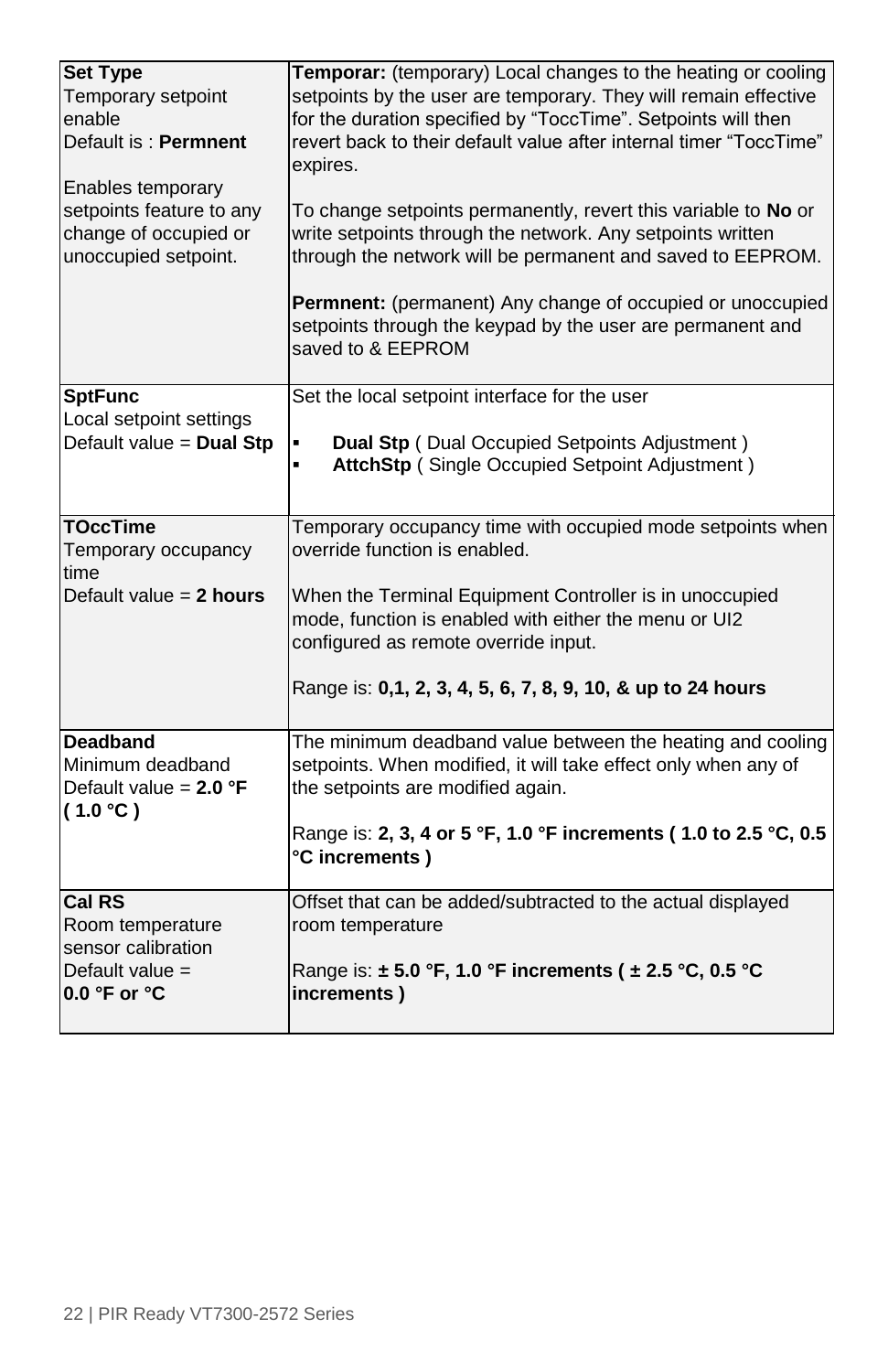| aux cont<br>Auxiliary contact function<br>& configuration<br>Default value = $0$ Not<br><b>Used</b> | 0 Aux contact function used for reheat<br><b>IF SEQUENCE IS SET TO REHEAT THROUGH NETWORK</b><br>OR LOCAL, Ignore this parameter.<br>The output will directly follow the occupancy of the<br><b>Terminal Equipment Controller</b><br>1 Auxiliary NO, Occ or St-By = Contact Closed / Unoccupied =<br><b>Contact Opened</b><br>2 Auxiliary NC, Occ or St-By = Contact Opened / Unoccupied<br>= Contact Closed<br>Output to follow directly main occupancy and Fan on<br>command<br>Typically used for 2 position fresh air damper applications.<br>3 Auxiliary NO, Occ or St-By & Fan On = Contact Closed /<br>Unoccupied & Fan On or Off = Contact Opened<br>4 Auxiliary NC, Occ or St-By & Fan On = Contact Opened /<br>Unoccupied & Fan On or Off = Contact Closed<br>Output to follow secondary network occupancy command<br>5 Auxiliary On/Off Control through auxiliary network<br>command. The output can be commanded through the network<br>for any required auxiliary functions through a separate &<br>dedicated network variable. |
|-----------------------------------------------------------------------------------------------------|----------------------------------------------------------------------------------------------------------------------------------------------------------------------------------------------------------------------------------------------------------------------------------------------------------------------------------------------------------------------------------------------------------------------------------------------------------------------------------------------------------------------------------------------------------------------------------------------------------------------------------------------------------------------------------------------------------------------------------------------------------------------------------------------------------------------------------------------------------------------------------------------------------------------------------------------------------------------------------------------------------------------------------------------|
| <b>Auto Fan</b><br>Auto Fan Function<br>Default value: AS                                           | Auto Speed Fan Mode operation for Fan Sequences 2 and 3<br>AS = Auto Speed during occupied periods. Fan is always on<br>during occupied periods.<br>AS AD = Auto Speed / Auto Demand during occupied<br>periods.                                                                                                                                                                                                                                                                                                                                                                                                                                                                                                                                                                                                                                                                                                                                                                                                                             |
| <b>RA/DA</b><br>For Analog models<br>VT73xxF5x00(x) only<br>Default value: DA signal                | Reverse acting or Direct acting signal for Analog output signals<br>$DA =$ Direct acting, 0 to 100 % = 0 to 10 VDC<br>$RA$ = Reverse acting, 0 to 100 % = 10 to 0 VDC                                                                                                                                                                                                                                                                                                                                                                                                                                                                                                                                                                                                                                                                                                                                                                                                                                                                        |
| Reheat<br>Default value: $0 = 15$<br>minute                                                         | Sets the reheat output time base<br>Valid only if reheat sequences are enabled<br>$0 = 15$ minutes<br>$1 = 10$ seconds for Solid state relays                                                                                                                                                                                                                                                                                                                                                                                                                                                                                                                                                                                                                                                                                                                                                                                                                                                                                                |
| Low AO <sub>2</sub><br>Default value: 2.2 V                                                         | The minimum AO2 fan output value when the fan is enabled.<br>This value is used if the fan mode is set to Low and as a<br>minimum output if the fan output is set to auto.<br>2.0 to 4.0 V                                                                                                                                                                                                                                                                                                                                                                                                                                                                                                                                                                                                                                                                                                                                                                                                                                                   |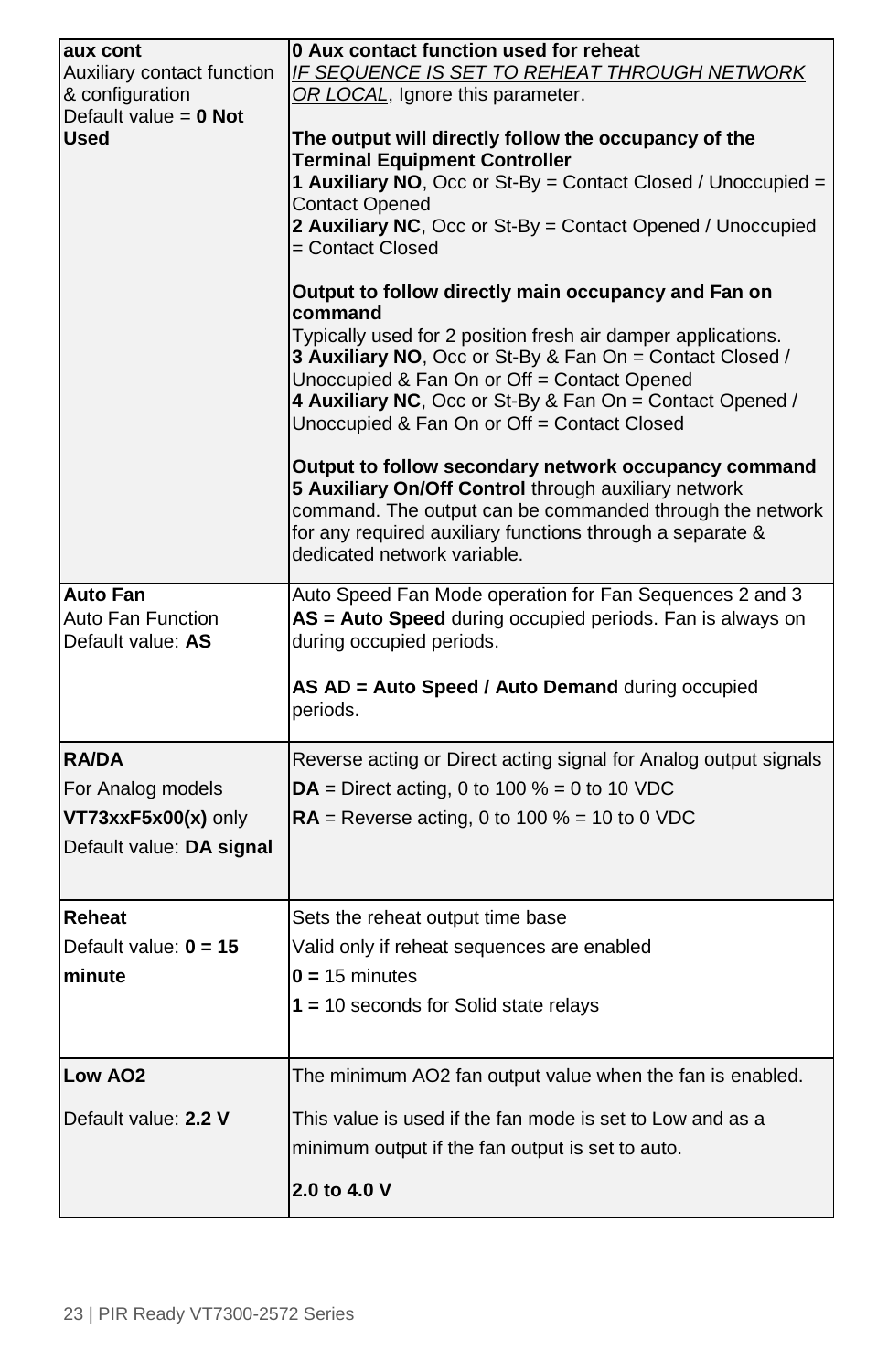| Med AO <sub>2</sub><br>Default value: 6.0 V | The middle speed AO2 fan output value when the fan is<br>enabled.<br>This value is used only if the fan mode is set to Med.<br>4.1 to 7.0 V                                                  |
|---------------------------------------------|----------------------------------------------------------------------------------------------------------------------------------------------------------------------------------------------|
| High AO2<br>Default value: 8.6 V            | The maximum AO2 fan output value when the fan is enabled.<br>This value is used if the fan mode is set to High and as a<br>maximum output if the fan output is set to auto.<br>7.1 to 10.0 V |
| UI3 dis<br>Display UI3 value.               | Used as diagnostic / service help to troubleshoot and diagnose<br>sensor operation<br>Supply or change over temperature when UI3 is configured as<br>an analog input<br>(SS or COS)          |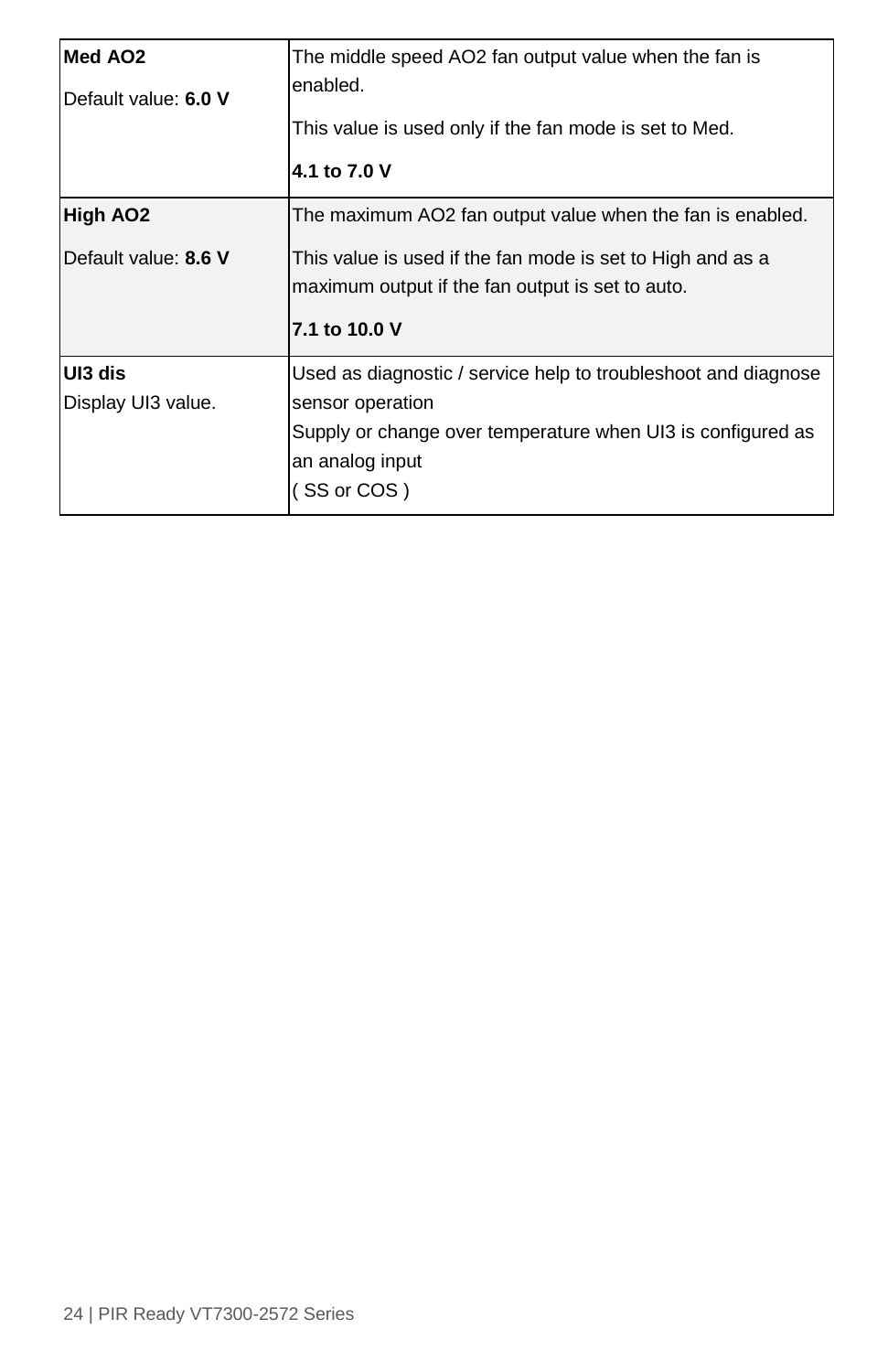# <span id="page-24-0"></span>**SPECIFICATIONS**

| <b>Terminal Equipment Controller power</b>                   |                                               |
|--------------------------------------------------------------|-----------------------------------------------|
|                                                              |                                               |
|                                                              | 0 °C to 50 °C (32 °F to 122 °F)               |
|                                                              | 0% to 95% R.H. non-condensing                 |
|                                                              | -30 °C to 50 °C ( -22 °F to 122 °F)           |
|                                                              | 0% to 95% R.H. non-condensing                 |
|                                                              | Local 10 K NTC thermistor                     |
|                                                              | $\pm 0.1$ °C ( $\pm 0.2$ °F)                  |
|                                                              | $\pm$ 0.5 ° C ( $\pm$ 0.9 °F) @ 21 °C (70 °F) |
|                                                              | typical calibrated                            |
| Contact output rating manufactured and contact output rating | Triac output: 30 VAC, 1 Amp.                  |
|                                                              | Maximum, 3 Amp. In-rush.                      |
|                                                              | Analog: 0 to 10 VDC into $2K\Omega$           |
|                                                              | resistance min.                               |
| Occ, Stand-By and Unocc cooling setpoint range:              | 12.0 to 37.5 °C (54 to 100 °F)                |
| Occ, Stand-By and Unocc heating setpoint range:              | 4.5 °C to 32 °C (40 °F to 90 °F)              |
| Room and outdoor air temperature display range:              | -40 °C to 50 °C ( -40 °F to 122 °F)           |
| Proportional band for room temperature control:              | Cooling & Heating: Default: 1.8°C             |
|                                                              | $(3.2^{\circ}F)$                              |
|                                                              |                                               |
|                                                              | BI2 & UI3 to Scom                             |
|                                                              | 18 gauge maximum, 22 gauge                    |
|                                                              |                                               |
|                                                              | UL: UL 873 (US) and CSA C22.2 No.             |
|                                                              | 24 (Canada), File E27734 with CCN             |
|                                                              | XAPX (US) and XAPX7 (Canada)                  |
|                                                              | Industry Canada: ICES-003 (Canada)            |
| <b>Agency Approvals all models:</b>                          | FCC: Compliant to CFR 47, Part 15,            |
|                                                              | Subpart B, Class A (US)                       |
|                                                              | CE: EMC Directive 89/336/EEC                  |
|                                                              |                                               |
|                                                              | (Europe Union)                                |
|                                                              | C-Tick: AS/NZS CISPR 22 Compliant             |
|                                                              | (Australia / New Zealand) Supplier            |
|                                                              | Code Number N10696                            |
|                                                              | FCC: Compliant to: Part 15, Subpart C         |

THIS DEVICE COMPLIES WITH PART 15 OF THE FCC RULES. OPERATION IS SUBJECT TO THE FOLLOWING TWO CONDITIONS: (1) THIS DEVICE MAY NOT CAUSE HARMFUL INTERFERENCE, AND (2) THIS DEVICE MUST ACCEPT ANY INTERFERENCE RECEIVED, INCLUDING INTERFERENCE THAT MAY CAUSE UNDESIRED OPERATION



Please check with your local government for instruction on disposal of this product